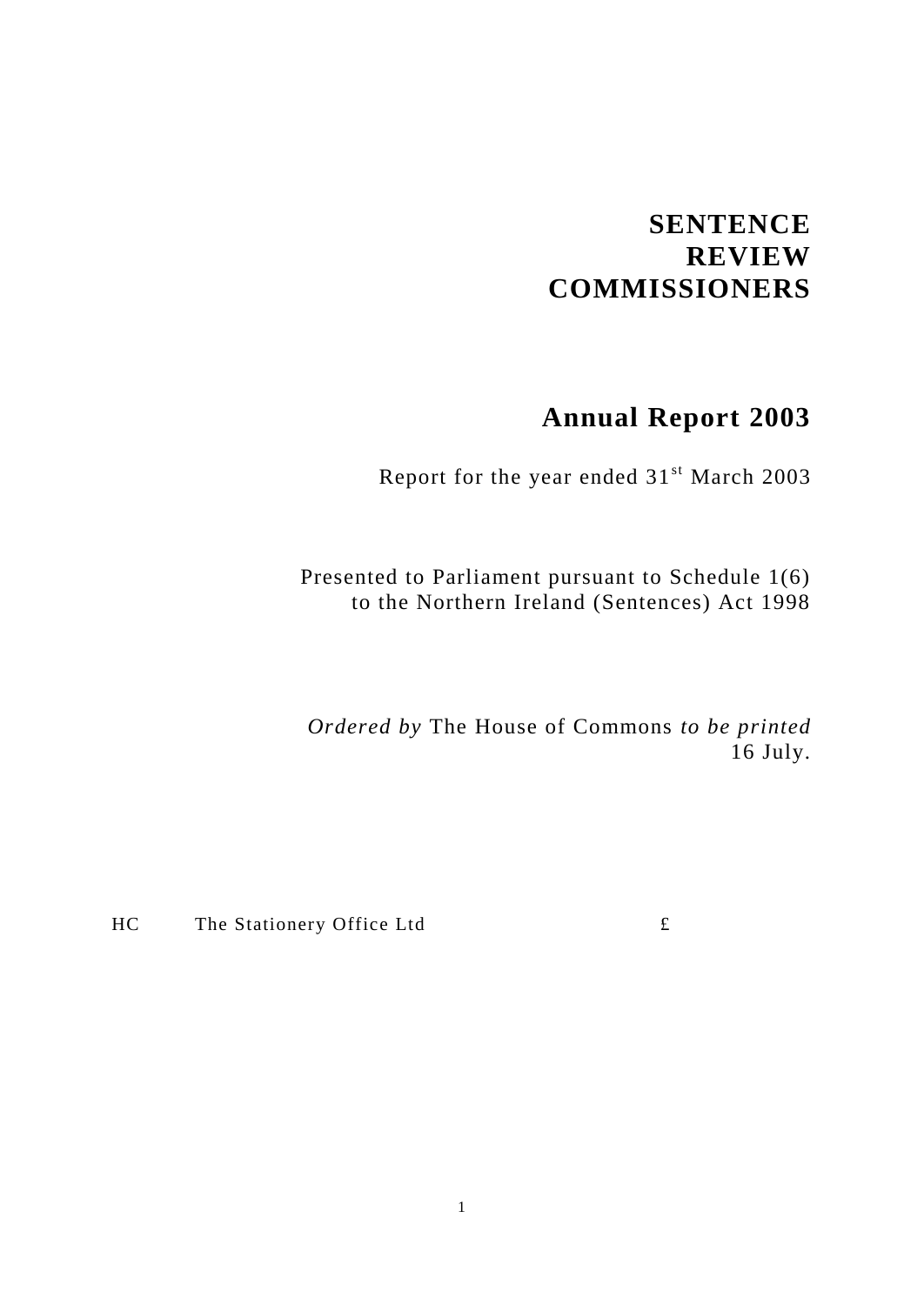# **SENTENCE REVIEW COMMISSIONERS**

5<sup>th</sup> FLOOR WINDSOR HOUSE 9-15 BEDFORD STREET BELFAST BT2 7SR

Tel: (028) 90549412/16/18/19/29 Fax: (028) 90549427 *e-mail: [sentrev@belfast.org.uk](mailto:sentrev@belfast.org.uk) website: [www.s](http://www.users.zetnet.co.uk/donanderson/)entencereview.org.uk*

#### **Joint Chairmen Sir John Blelloch KCB and Brian Currin**

The Rt Hon Paul Murphy MP Secretary of State for Northern Ireland Castle Buildings Stormont Belfast BT4 3SG

Dear Secretary of State,

Sub-paragraph 6(1) of Schedule 1 to the Northern Ireland (Sentences) Act 1998 requires us, as joint Chairmen, to make a report to you, as soon as practicable after the end of the financial year, on the performance of the Sentence Review Commissioners' functions during the year. We have accordingly forwarded to you and your predecessors Reports for 1998/99, 1999/2000, 2000/2001 and 2001/02.

This, our fifth report, covers the year ended 31st March 2003. The layout and, generally, the content of this Report follow the lines adopted in previous years. Thus, Chapter One sets out the background to the Commissioners' tasks and Chapter Two describes some general issues we addressed during the year. Chapter Three gives details of the caseload with which we dealt, which was again markedly lower than that in the previous year. One new application was received and one substantive determination was issued. During the year, one oral hearing was held and, at the end of the year, there were three applications outstanding, all of which were awaiting oral hearings. Finally, Chapter Four deals with staff and resources, both of which were reduced to reflect the diminished caseload.

In each of the cases with which they dealt this year, the Commissioners had the opportunity to implement their agreed policy that provided as far as practicable, for the fair and equitable handling of material certified by the Secretary of State as "damaging information".

Commissioners had expected that the two cases at present before the Courts at Judicial Review would have helped clarify these issues, but the judicial process has not yet been completed in either case, and so it may be a little while before Commissioners are in a position to review their policy on handling "damaging information".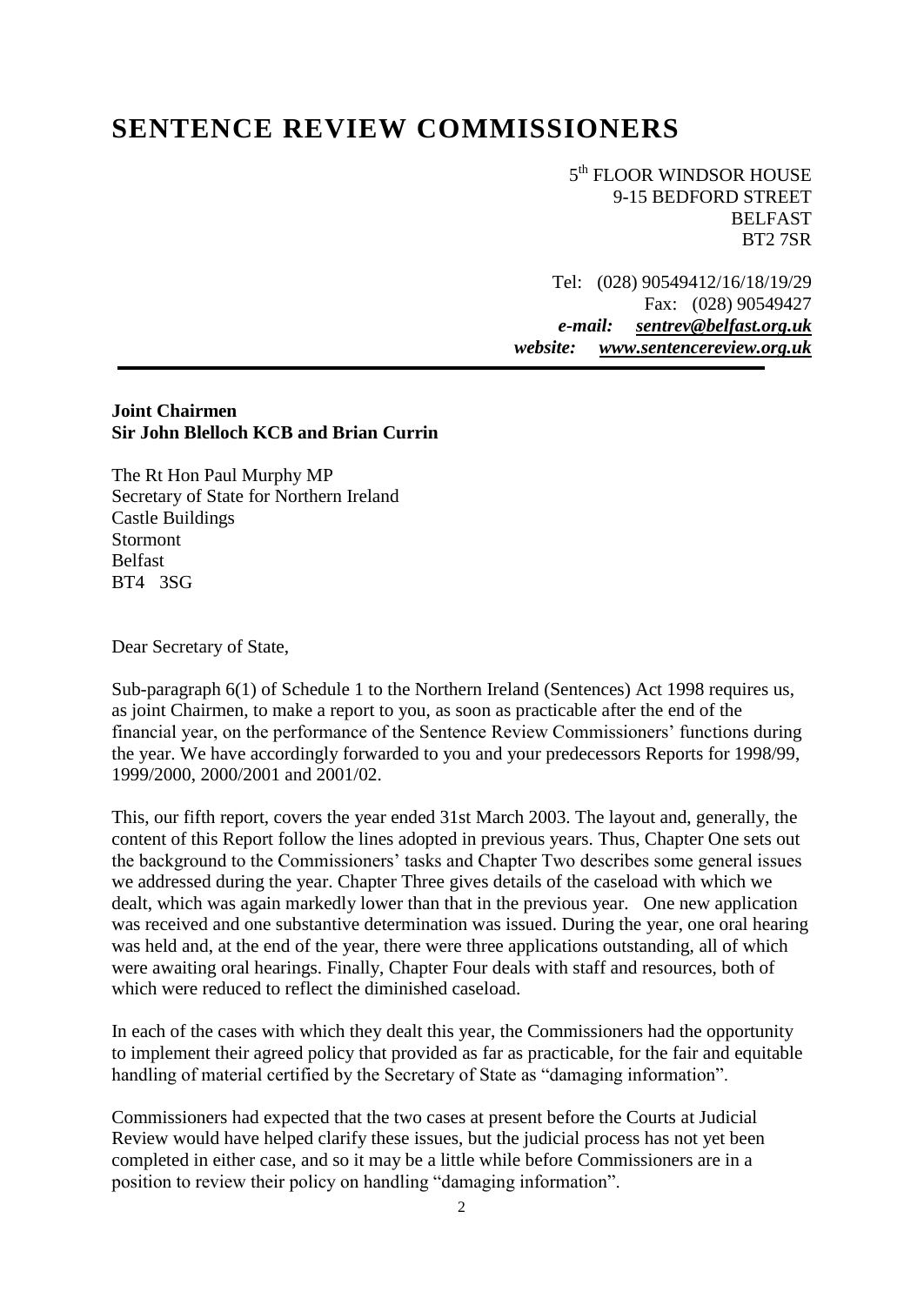Finally, as joint Chairmen, we should again record our appreciation and gratitude for the continuing support of our fellow Commissioners. And for the commitment, expertise and professional approach that they so commendably brought to the task.

Similarly, and also on behalf of all the Commissioners, we should thank our Secretariat for maintaining the excellent standard of administrative support upon which we have come to rely.

Yours sincerely

*SIR JOHN BLELLOCH KCB BRIAN CURRIN*

*Joint Chairman Joint Chairman*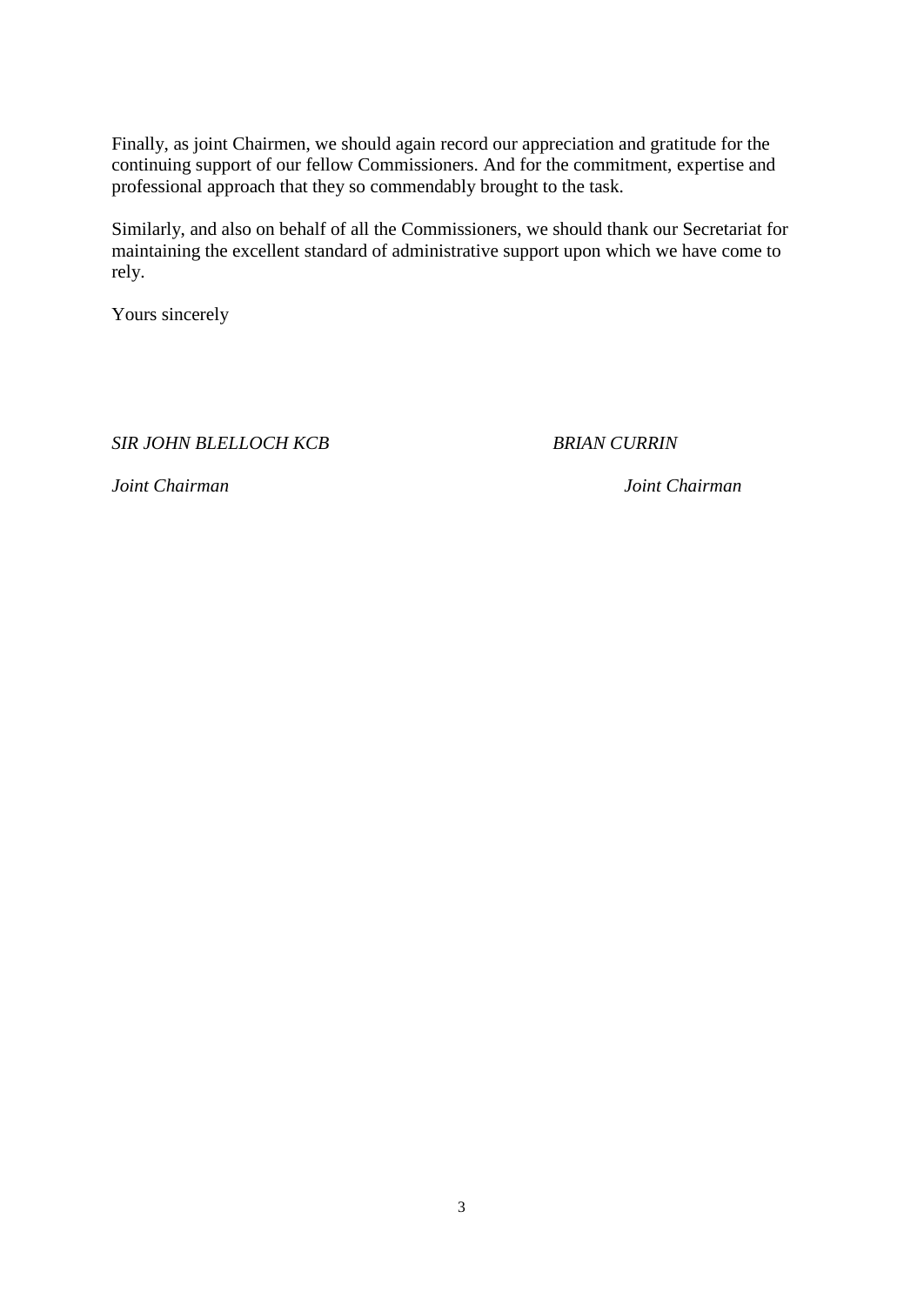#### **CONTENTS**

| Chapter 1 | Background                                                                                    |
|-----------|-----------------------------------------------------------------------------------------------|
| Chapter 2 | Approach                                                                                      |
| Chapter 3 | Casework                                                                                      |
| Chapter 4 | <b>Staff and Resources</b>                                                                    |
| Annex A   | The Agreement                                                                                 |
| Annex B   | <b>Guidance for Applicants</b>                                                                |
| Annex C   | Procedural Guidelines for Oral Hearings                                                       |
| Annex D   | Guidance for Applicants whose Licences<br>have been suspended                                 |
| Annex E   | <b>Statistical Analysis of the Prison Terms</b><br>Served by Applicants Granted Early Release |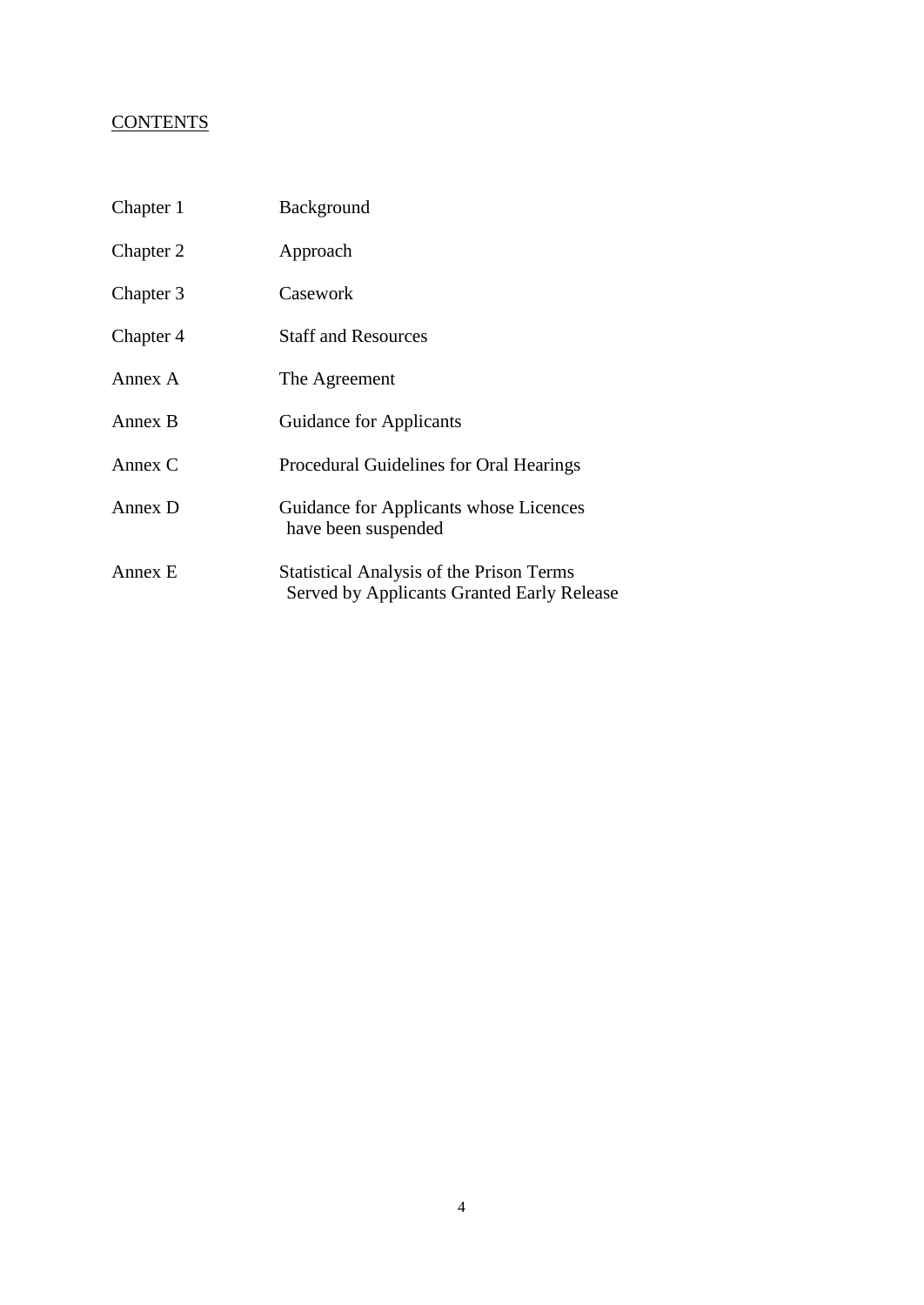#### **CHAPTER ONE**

#### **Background**

#### *The Report*

This Report is the fifth to be made by the Sentence Review Commissioners ("the Commissioners") and covers the year from  $1<sup>st</sup>$  April 2002 to 31 $<sup>st</sup>$  March 2003.</sup>

#### *The Agreement*

The work of the Commissioners has its origins in the Agreement reached on Good Friday  $(10<sup>th</sup>$  April) 1998 between the participants in the multi-party negotiations, subsequently endorsed by referendum.

The part of the Agreement dealing with Prisoners (Annex A) committed both Governments to putting in place mechanisms to provide for an accelerated programme for the release of prisoners convicted of scheduled offences in Northern Ireland or of similar offences elsewhere. The arrangements were to protect the rights of individual prisoners under national and international law.

Prisoners affiliated to organisations that had not established, or were not maintaining, complete and unequivocal ceasefires were to be excluded from benefiting from the arrangements.

#### *The Act and Rules*

The Government gave effect to this commitment through the provisions of the Northern Ireland (Sentences) Act 1998 ('the Act') and through various pieces of subordinate legislation made under it, most particularly the Northern Ireland (Sentences) Act 1998 (Sentence Review Commissioners) Rules 1998 ('the Rules'). Both were passed by Parliament in late July 1998.

The Act provides for the appointment of Commissioners and sets out the criteria that must be met for a prisoner to be eligible for early release. It also provides that the extent by which an eligible sentence is reduced shall be one third of the time that the prisoner would otherwise have spent in prison. For a fixed-term prisoner this means release after one third of the sentence pronounced by the court (since all such prisoners would, but for the Act, have been entitled to 50% remission).

The Rules set out in detail the procedures under which prisoners apply for early release and the Commissioners consider their applications. Within the terms of the Rules there is provision for the views of the Secretary of State (represented by the Prison Service) to be made known and taken into account by the Commissioners. The Rules normally give both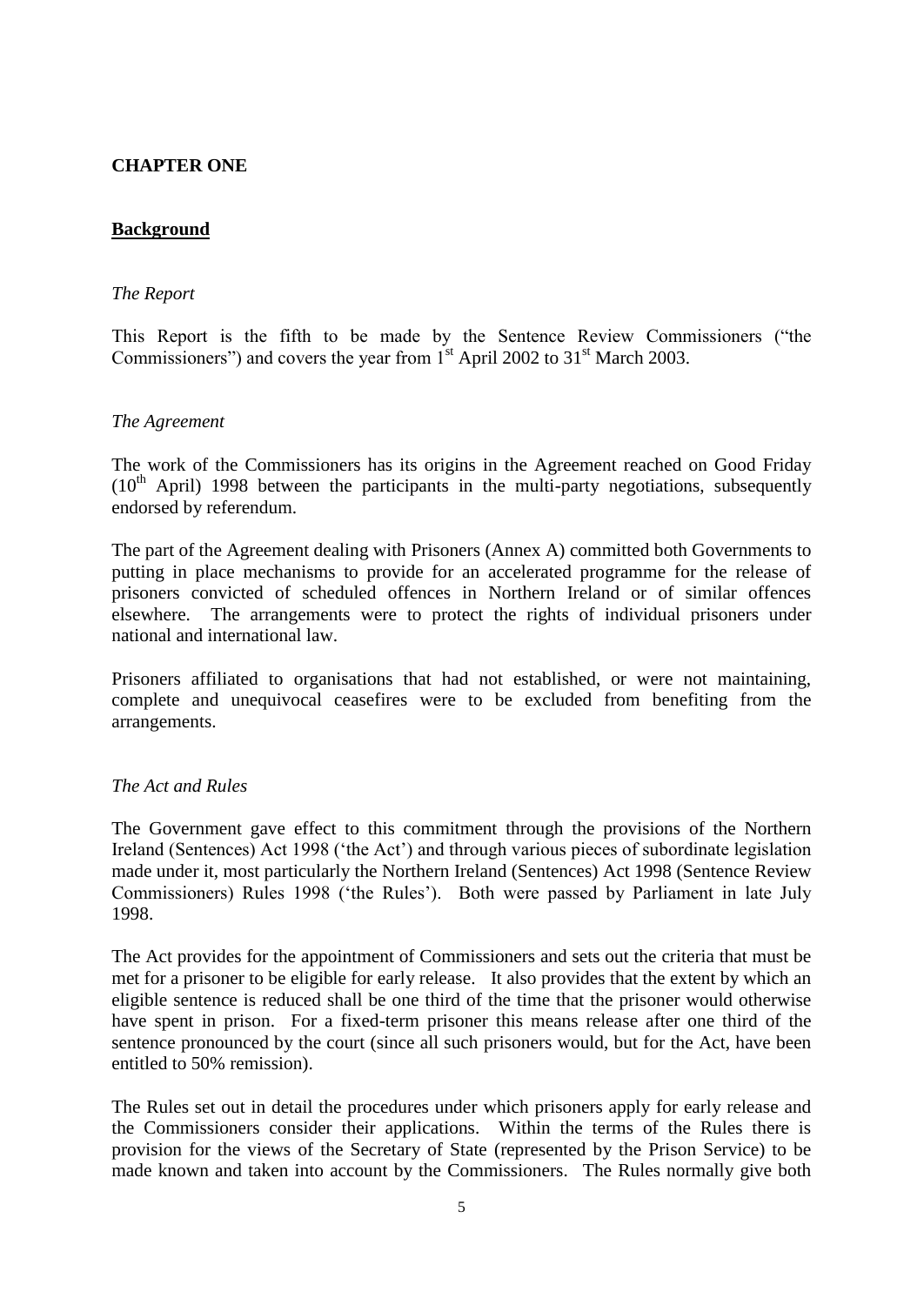parties access to the same information. However, in certain circumstances information classified by the Secretary of State as 'damaging' may be withheld from the prisoner (and any representative nominated by the prisoner). If this happens, there is provision for the Attorney General to appoint a person to represent the interests of the prisoner.

The papers submitted by the prisoner (known as the 'applicant') and the Secretary of State (known as the 'respondent') are considered by a panel of three Commissioners who give their initial view in writing in the form of a 'preliminary indication'. The Rules allow either party to challenge the preliminary indication and have the issues considered afresh at an oral hearing. If there is no such challenge (or after an oral hearing) the final decision of the Commissioners is given to both parties in the form of a 'substantive determination'. The Commissioners have no power to reconsider a substantive determination, so the only way in which either party can challenge the outcome is by way of judicial review.

The procedures are described in detail in Annexes B & C.

#### *Eligibility for Early Release*

The eligibility criteria laid down by the Act are that:

- the prisoner is serving a sentence of imprisonment in Northern Ireland;
- the sentence is one of imprisonment for life or for a term of at least five years;
- $\bullet$  the offence was committed before 10<sup>th</sup> April 1998;
- if the sentence was passed in Northern Ireland, the offence:
	- was a scheduled offence; and
	- was not the subject of a certificate of the Attorney General that it was not to be treated as a scheduled offence;
- if the sentence was passed in Great Britain, the offence:
	- was committed in connection with terrorism and with the affairs of Northern Ireland; and
	- is certified as one that would have been scheduled, had it been committed in Northern Ireland;
- the prisoner is not a supporter of a specified organisation;
- if the prisoner were released immediately, he would not:
	- be likely to become a supporter of a specified organisation; or
	- be likely to become involved in acts of terrorism connected with the affairs of Northern Ireland; and
	- if a life-sentence prisoner, be a danger to the public.

Scheduled offences are defined in successive Northern Ireland (Emergency Provisions) Acts and comprise those most likely to be committed by terrorists. They include murder and manslaughter, kidnapping, serious assaults and armed robbery, and a wide range of firearms and explosives offences. Such offences are tried before a judge sitting alone in a non-jury ('Diplock') court.

It should be noted that the Act does not require offences in Northern Ireland to have been committed by or on behalf of a terrorist organisation but simply requires them to have been tried as scheduled offences.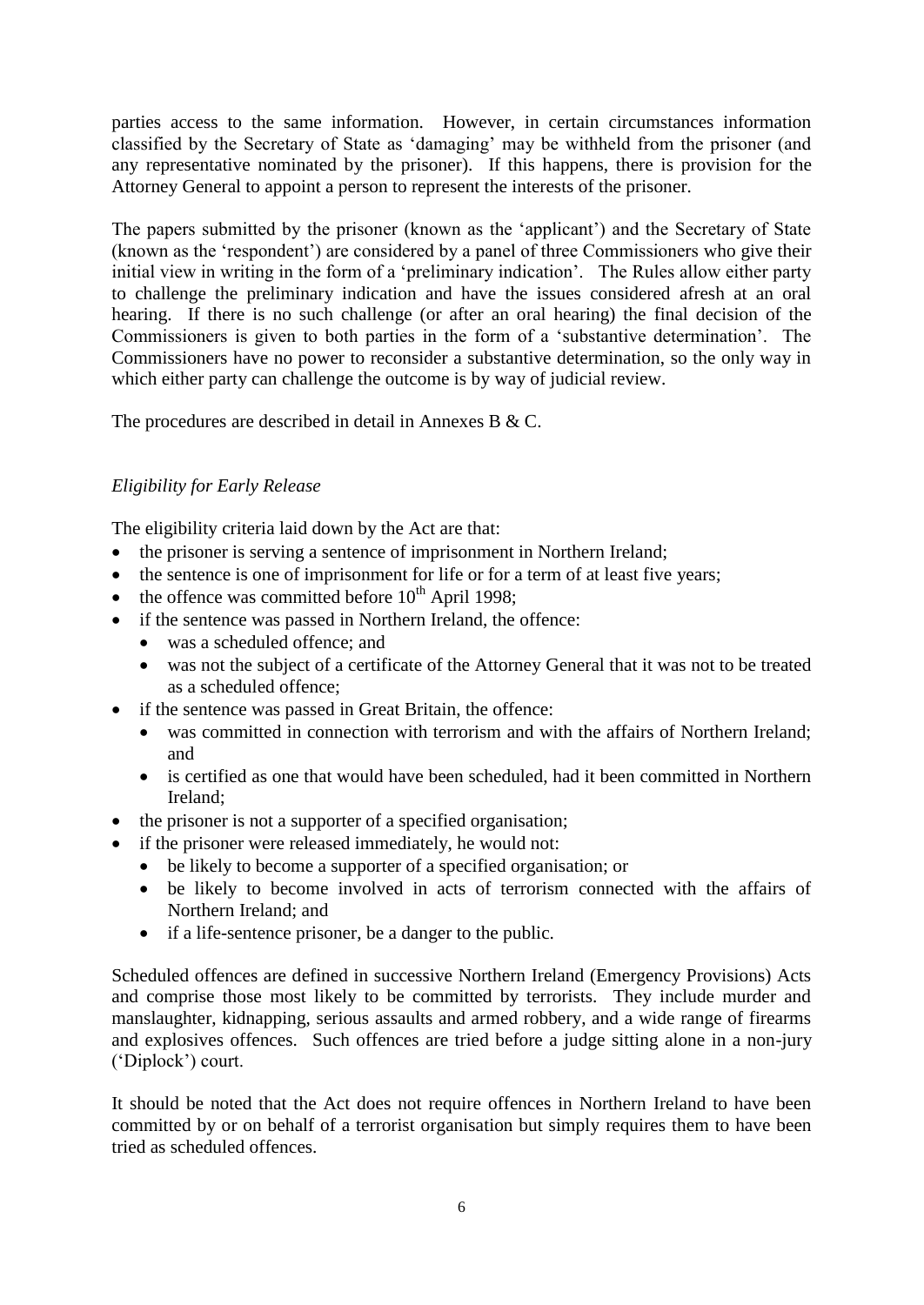#### *The Specified Organisations*

The Act requires the Secretary of State to 'specify' by subordinate legislation any organisation believed to be concerned in terrorism connected with the affairs of Northern Ireland which has not established or is not maintaining a complete and unequivocal ceasefire. Specification of an organisation means that its supporters are not eligible to benefit from the early release arrangements.

On 30<sup>th</sup> July 1998, the Secretary of State made the Northern Ireland (Sentences) Act 1998 (Specified Organisations) Order 1998, specifying the following four organisations:

The Continuity Irish Republican Army The Loyalist Volunteer Force The Irish National Liberation Army The "Real" Irish Republican Army

On 18<sup>th</sup> November 1998, the Secretary of State made the Northern Ireland (Sentences) Act 1998 (Specified Organisations) (No 2) Order 1998, removing the Loyalist Volunteer Force from the list of specified organisations.

On 11<sup>th</sup> April 1999, the Secretary of State made the Northern Ireland (Sentences) Act 1998 (Specified Organisations) Order 1999, removing the Irish National Liberation Army from the list of specified organisations and adding the Red Hand Defenders and the organisation using the name "The Orange Volunteers".

On 12<sup>th</sup> October 2001, the Secretary of State made the Northern Ireland (Sentences) Act 1998 (Specified Organisations) Order 2001, re-specifying the Loyalist Volunteer Force and specifying the Ulster Defence Association and the Ulster Freedom Fighters.

Thus the list of specified organisations for the period  $1<sup>st</sup>$  April 2001 to  $12<sup>th</sup>$  October 2001 was: The Continuity Irish Republican Army "The Orange Volunteers" The "Real" Irish Republican Army The Red Hand Defenders

From 13<sup>th</sup> October 2001 to 31<sup>st</sup> March 2003, the list was: The Continuity Irish Republican Army The Loyalist Volunteer Force "The Orange Volunteers" The "Real" Irish Republican Army The Red Hand Defenders The Ulster Defence Association The Ulster Freedom Fighters.

*The Accelerated Release Date*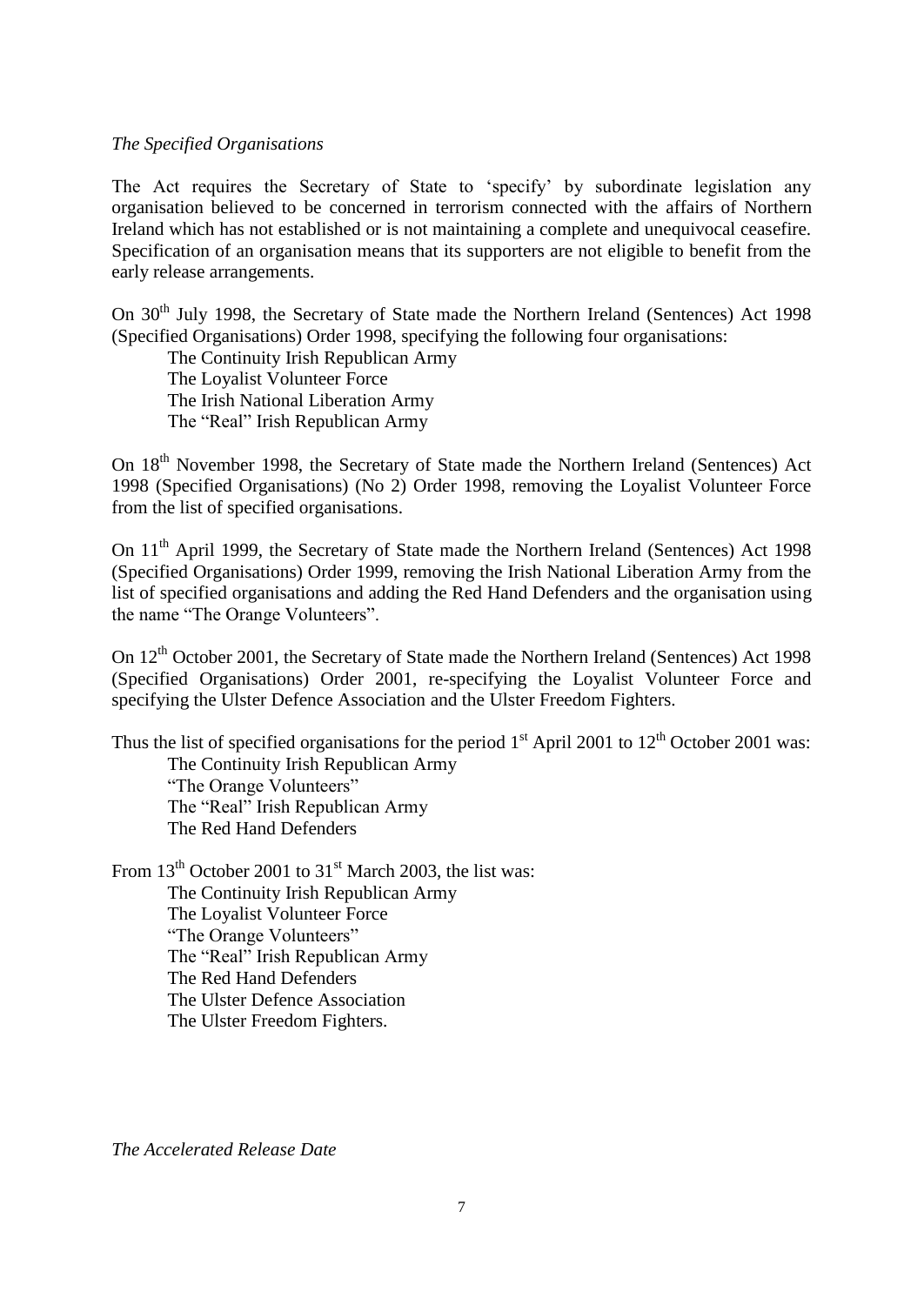The Act also provides that any prisoners given release dates after the second anniversary of the Act's commencement will be released by the Secretary of State on that day, or when they have served two years in prison, whichever is the later. The Secretary of State is empowered to vary these arrangements by subordinate legislation.

The latter power was exercised on  $25<sup>th</sup>$  July 2000 through the making of the Northern Ireland (Sentences) Act 1998 (Amendment of Section 10) Order 2000. This further provides that a prisoner cannot be released at any time when an application for revocation of the Commissioners' declaration has yet to be finally determined. This amendment was made to overcome the risk that two prisoners, who had been the subject of such an application in July 2000, would have had to be released under the accelerated release provisions before the Commissioners had had sufficient time to consider the application.

The remaining prisoners eligible for accelerated release were released on 28<sup>th</sup> July 2000.

#### *Licence Arrangements*

Each prisoner released early under the legislation is subject to the licence conditions:

- that he or she does not support a specified organisation;
- that he or she does not become concerned in the commission, preparation or instigation of acts of terrorism connected with the affairs of Northern Ireland; and
- in the case of a life prisoner, that he or she does not become a danger to the public.

For a fixed-term prisoner, the licence remains in force until the date when he or she would otherwise been entitled to be released from prison (normally after completing 50% of the sentence). For a life prisoner, the licence remains in force for the rest of his or her life.

The Secretary of State may suspend a licence if he believes the person concerned has broken or is likely to break a licence condition. Where a released prisoner is recalled by the Secretary of State, the Commissioners will consider his or her case. If they think that he or she has not broken, and is not likely to break, a condition of the licence, they are required to confirm the licence, in which case the prisoner will be released again. Otherwise, they are required to revoke the licence, in which case the prisoner will lose entitlement to early release and will remain in prison until eligible for release under normal arrangements.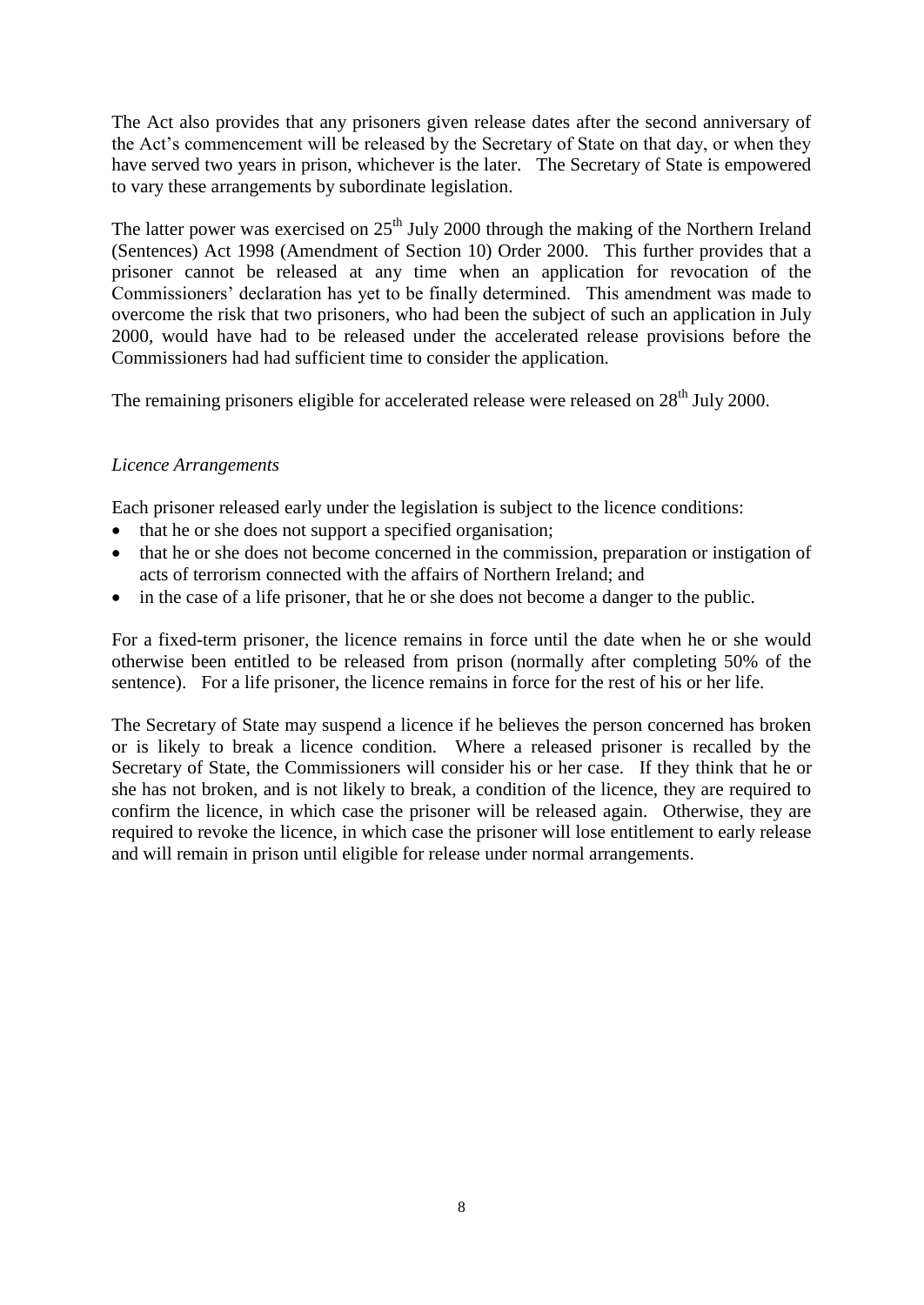#### *The Commissioners*

The two joint Chairmen and eight other Commissioners appointed by the Secretary of State to serve until 31<sup>st</sup> July 2005 and who served throughout the year are:

| Sir John Blelloch KCB<br>Joint Chairman | Permanent Under-Secretary of State at the Northern<br>Ireland Office 1988 - 1990, having previously served as<br>Belfast-based Deputy Secretary from 1980 to 1982. Between<br>1982 and 1988 successively Deputy Secretary (Policy) and<br>Second Permanent Under-Secretary at the Ministry of Defence.                                                                                                                       |
|-----------------------------------------|------------------------------------------------------------------------------------------------------------------------------------------------------------------------------------------------------------------------------------------------------------------------------------------------------------------------------------------------------------------------------------------------------------------------------|
| Mr Brian Currin<br>Joint Chairman       | A South African lawyer working in mediation and<br>institutional transformation. Founded the National Directorate<br>of Lawyers for Human Rights, in 1987 and headed it for eight<br>years. Involved in political prisoner releases, amnesty and<br>Truth and Reconciliation processes in South Africa.<br>Has<br>worked in Sri Lanka, Rwanda and the Middle East on political<br>transformation and civil rights issues.    |
| Dr Silvia Casale                        | Independent criminologist, President of the European<br>Committee for the Prevention of Torture and Inhuman or<br>Degrading Treatment or Punishment and a consultant to HM<br>Chief Inspector of Prisons. Has worked in Sweden and the<br>United States and as a member of the Parole Board for England<br>and Wales. Has published extensively on prison issues.                                                            |
| Dr Peter Curran                         | Consultant psychiatrist recently retired from the Mater<br>Hospital, Belfast. Has an interest in the victims of violence<br>and has lectured extensively on the psychological and social<br>impact of civil disorder and political violence. Formerly a<br>member of the Mental Health Commission for eight years.<br>Appointed a member of the Criminal Injuries Compensation<br>Appeal Panel for Northern Ireland in 2002. |
| Mr Ian Dunbar CB                        | Director of Inmate Administration and a member of the Board<br>of HM Prison Service until his retirement in 1994. Previously<br>Director of Prisons for the South West Region and Governor of<br>various prisons in England and Wales. Has worked for HM<br>Inspectorate of Prisons and conducted the inquiry into<br>disturbances at Risley Remand Centre.                                                                  |
| Mrs Mary Gilpin                         | Former member of the Scottish probation service and social<br>Member of the Board of Visitors for HMP Maze<br>worker.<br>1985-1997, serving a term as Chairman. Former Secretary to<br>the Northern Ireland Association of Members of Boards of<br>Visitors. Involved in setting up Dismas House, a hostel for use<br>by prisoners and their families. Appointed a Life Sentence<br>Review Commissioner in October 2002.     |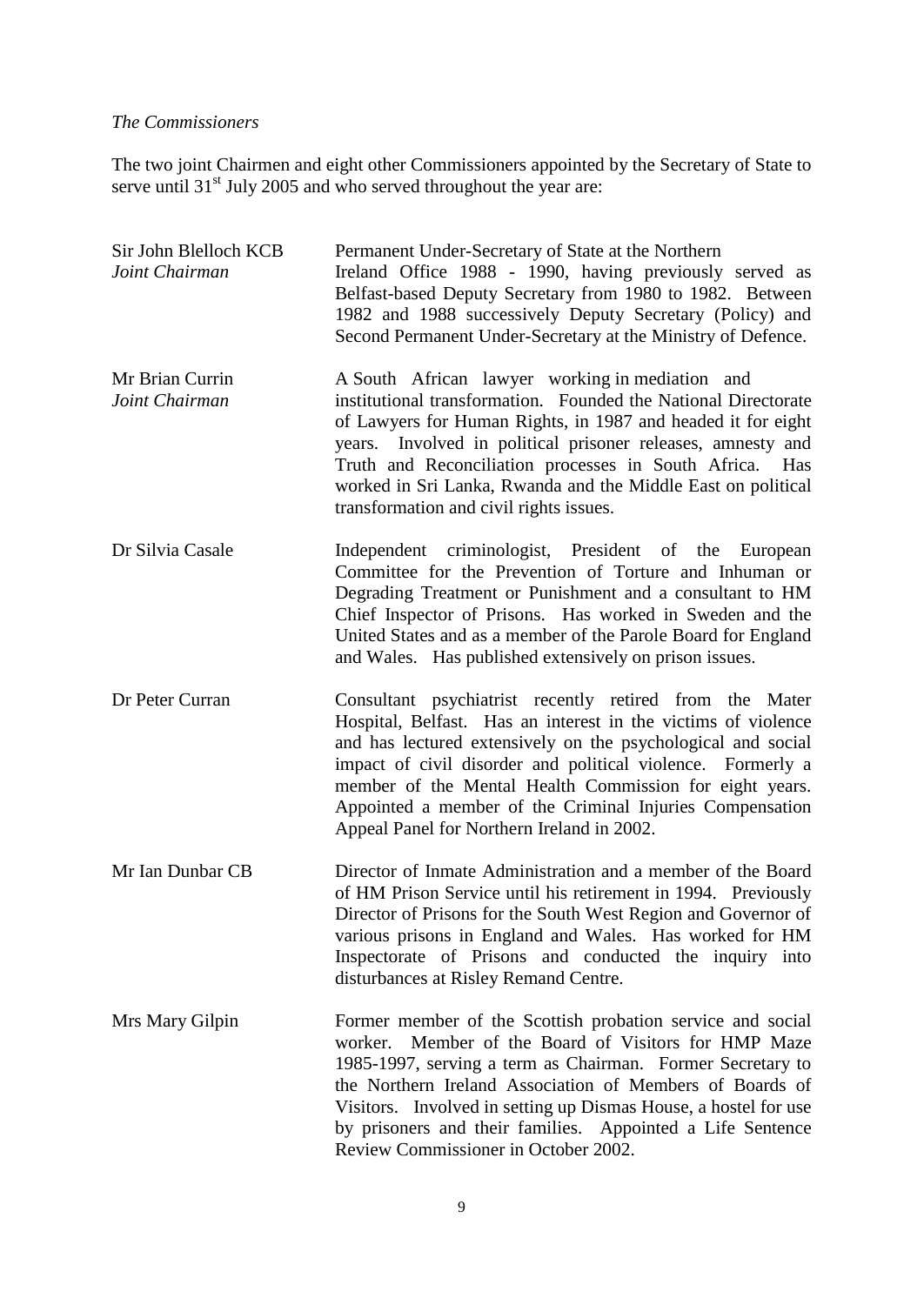| Dr Adrian Grounds  | Senior University Lecturer in Forensic Psychiatry at the<br>Institute of Criminology and Department of Psychiatry at the<br>University of Cambridge. Honorary Consultant Psychiatrist in<br>the Cambridgeshire and Peterborough Mental Health<br>Partnership NHS Trust. He is a Fellow of the Royal College<br>of Psychiatrists. Appointed a Life Sentence Review<br>Commissioner in October 2002.                                         |
|--------------------|--------------------------------------------------------------------------------------------------------------------------------------------------------------------------------------------------------------------------------------------------------------------------------------------------------------------------------------------------------------------------------------------------------------------------------------------|
| Ms Clodach McGrory | Practised at the Bar of Northern Ireland from 1990 to 1995,<br>subsequently worked at the Law Centre (NI) and was a member<br>of the Standing Advisory Commission on Human Rights from<br>1998 to 1999. Appointed to the Irish Human Rights<br>Commission in December 2000 and is currently a part-time<br>Chairperson of Social Security Appeal tribunals. Appointed a<br>Life Sentence Review Commissioner in October 2002.              |
| Dr Duncan Morrow   | Chief Executive of the Community Relations Council and<br>Lecturer in Politics at the University of Ulster. A member of<br>the Corrymeela Community with a long-term interest in<br>reconciliation and conflict resolution, he is the author of a<br>number of reports into politics and community relations in<br>Northern Ireland.<br>Appointed a Life Sentence Review<br>Commissioner in October 2002.                                  |
| Mr Donal McFerran  | A qualified solicitor with a Masters in Medical Law who<br>practised as partner in a law firm dealing principally with<br>defendants' litigation. Has served as a Deputy Resident<br>Magistrate and was appointed a Deputy County Court Judge in<br>1990. A member of the Mental Health Tribunal, he holds a<br>number of other General Medical Council appointments.<br>Appointed a Life Sentence Review Commissioner in October<br>2002. |

All Commissioners serve on a part-time basis.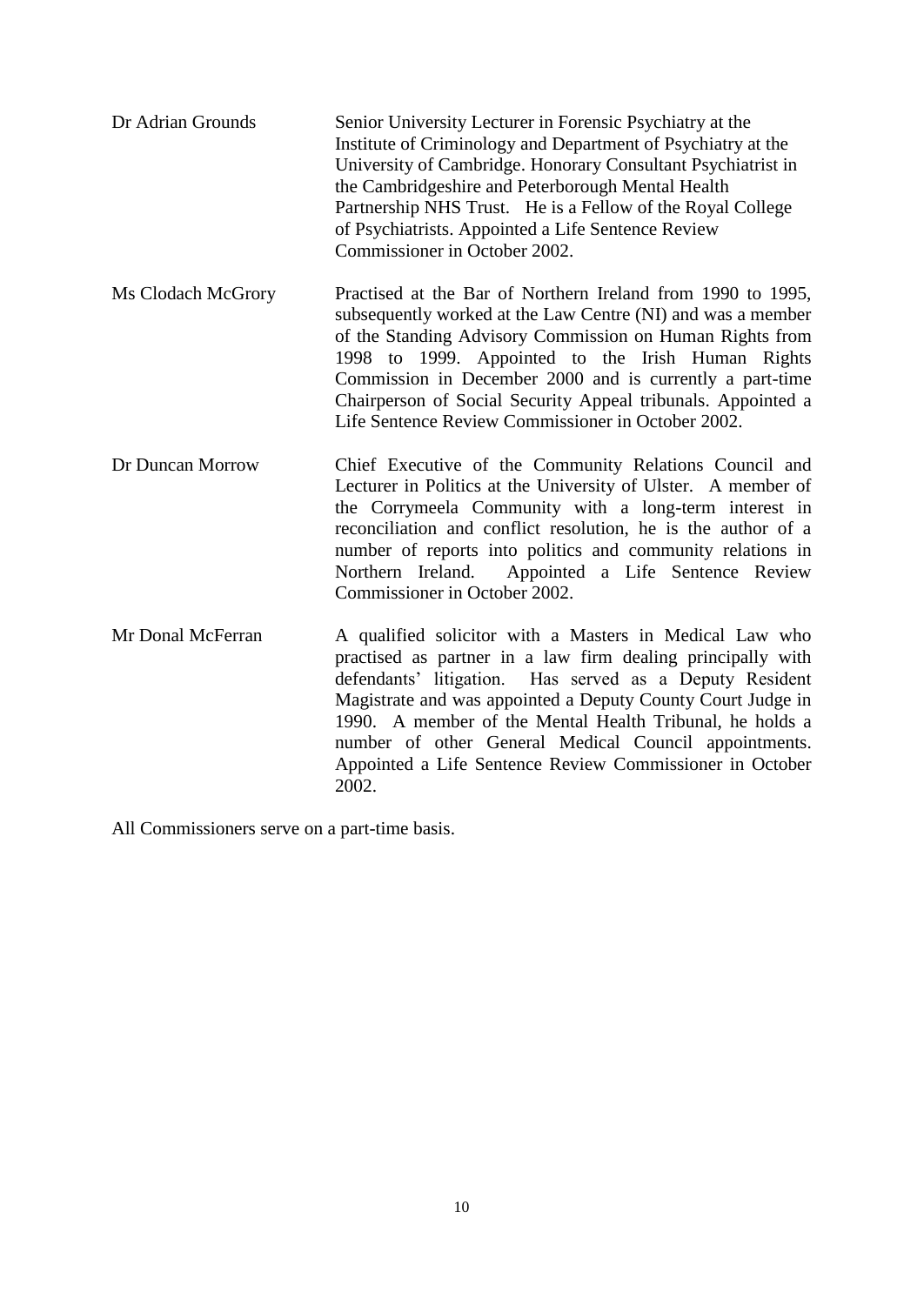#### **CHAPTER TWO**

#### **Approach**

As the body of people charged with implementing one of the most sensitive parts of the Agreement, the Commissioners' first priority has continued to be the operation of fair, independent and efficient procedures giving effect to the Act and Rules.

Previous Reports explained how the Commissioners developed detailed procedures to deal with applications as efficiently as possible; and the approach that Commissioners would take in considering the applications so as to ensure that the eligibility of applicants would be fully and fairly examined.

The Reports explained in detail how the Commissioners determined their approach in relation to:

*Damaging Information Danger to the Public Danger to the Public – Short Time Served Determinate Sentence Reduced on Appeal Determining Eligibility Human Rights Act 1998 Incorrect or Incomplete Applications Legal Aid Oral Hearings Prioritising Applications Qualifying Offences – "Terrorism and the affairs of Northern Ireland" Qualifying Offences – Unexpired Portions of Non-Qualifying Offences Recall Cases Revocation Cases Setting a Date Transferee Cases*

During the year covered by this Report, the Commissioners have continued to hold plenary meetings at which they discussed in depth their approach with regard to aspects of their responsibilities that have either arisen for the first time or been brought into particular focus by experience relating to particular cases. The paragraphs that follow describe the issues thus considered and the conclusions that were reached.

#### *Damaging Information*

Two cases in which the Secretary of State had certified that some of the material put forward on his behalf was 'damaging information' have not yet been concluded, because decisions taken by Commissioners have been referred to the Courts by way of judicial review.

*Human Rights Act 1998*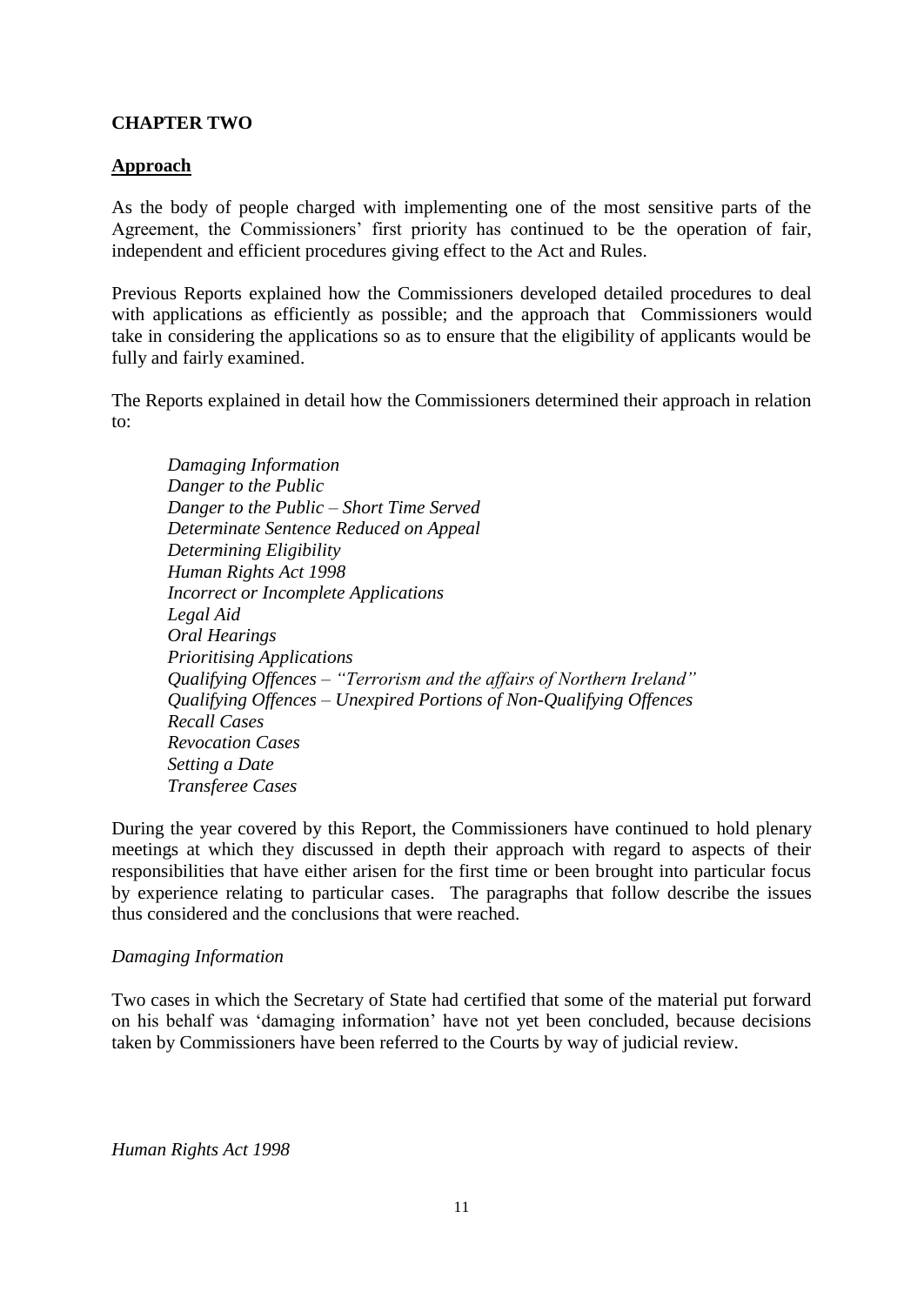Section 6(1) of the Human Rights Act 1998 makes it "unlawful for a public authority to act in a way which is incompatible with a Convention right". The Commissioners have been advised that each of them is a public authority for the purposes of the Northern Ireland (Sentences) Act 1998.

In giving effect to the 1998 Sentences Act, the Commissioners may, conceivably, be faced with some course of action which could be inconsistent with one or more convention rights. They have been advised that where they conclude that such inconsistency exists their duty is to comply with section 6(1). This legal duty to comply depends upon a number of factors. However, in the minds of the Commissioners there remains a number of ambiguities in the interpretation of the Human Rights Act and they are**,** therefore**,** still in the process of taking legal advice. To date their procedures have been, and will continue to be, designed to reconcile, as far as practicable, the primary legislation (the 1998 Sentences Act) and secondary legislation (the Commissioners' Rules) with the Human Rights Act.

There are currently two cases being judicially reviewed both involving application of the Human Rights Act**.** The Commissioners await any guidance the High Court may deem appropriate.

On a separate but related matter, and again in light of developments in Human Rights case law, Commissioners agreed to look again at the case of a prisoner who two years before, had been refused release on grounds of danger to the public. They have been advised that the passage of time in itself is regarded as a sufficient "change of circumstances" to review the case. They also agreed, that as a matter of policy, prisoners making application in similar circumstances would have their cases reviewed at intervals until they were otherwise given a tariff and consequently referred to the Life Sentence Review Commissioners.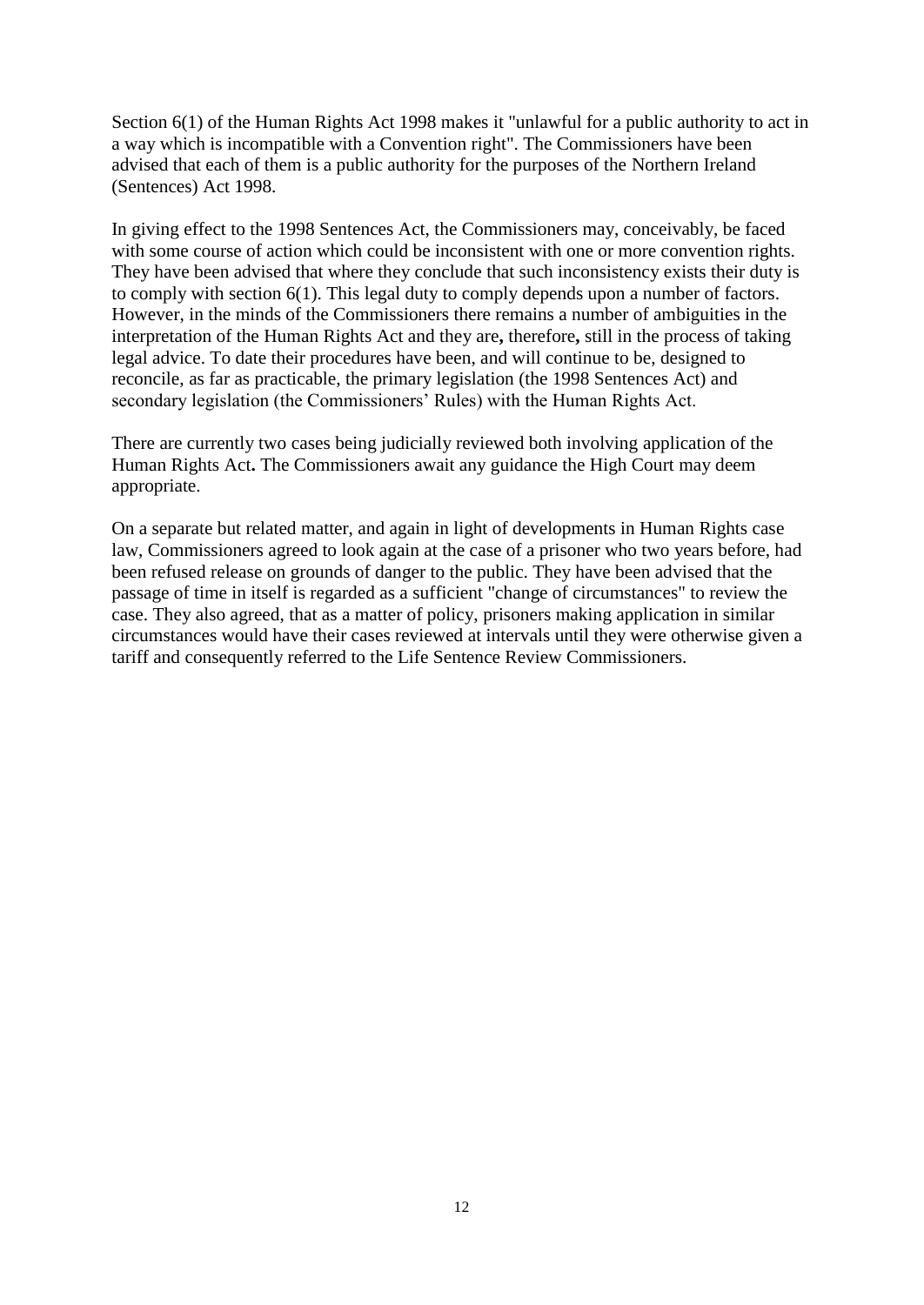#### **CHAPTER THREE**

#### **Casework**

This chapter describes the procedures at each stage in the processing of an application and also shows the outcome of the various decision-making processes.

#### *Receipt of Applications*

When an applicant submits an application, a file is opened and a Commissioner is appointed to be the 'single Commissioner' responsible for taking administrative decisions about the application.

Where there is a fundamental deficiency (e.g. no sentence of 5 years or more) the applicant is advised that the Commissioners will be unable to consider the application unless a qualifying sentence can be put forward. Where no such information is provided, the application is classed 'not proceeded with' and the file is closed.

Otherwise, within seven days of their receipt, a copy set of application papers is sent to the Prison Service to enable the Secretary of State's response to be made.

#### *Receipt of Response Papers*

The Secretary of State is required to respond to the application papers within twenty-one days of receiving them.

When response papers are received they are checked against the application papers, and copied to the applicant within seven days. If there are material discrepancies, the single Commissioner will write to the applicant inviting him or her to correct the application.

Further information may also be requested in order to enable a panel properly to consider the application.

One application and two sets of response papers were received in the 12-month period covered by the report.

#### *Consideration by Panel*

Once satisfied that the application and response papers are complete and consistent, the single Commissioner assigns the application for consideration by a panel of three Commissioners.

The panel then considers the application, recording in detail its conclusions on each of the criteria that have to be satisfied in order for the applicant to qualify for early release. Its overall conclusion is given in the form of a preliminary indication.

Two preliminary indications were issued during the period of the report, one in respect of an application for early release and the other in respect of an application for a review of suspension of licence following recall to prison by the Secretary of State. In both cases the Commissioners had indicated that they were minded to refuse the applications because they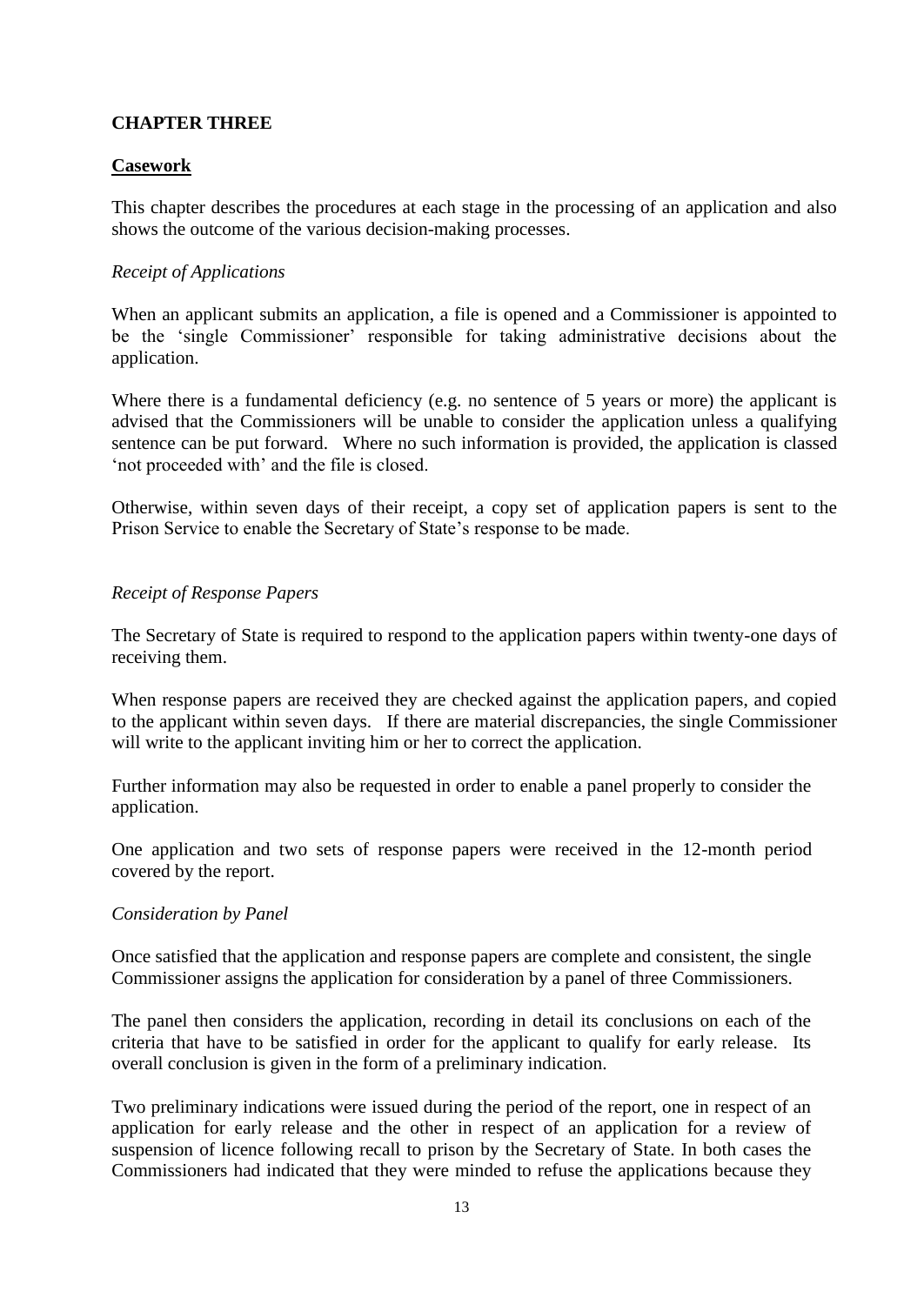were not satisfied that the applicants, if released immediately, would not be a danger to the public.

#### *Oral Hearings*

Both parties to an application are required to respond to the preliminary indication within fourteen days, indicating whether or not they wish to challenge it. If either (or both) of the parties challenge the preliminary indication, it is set aside and the application is considered *de novo* at an oral hearing. Both prisoners in the cases mentioned above challenged the preliminary indications.

During the period of this report, one oral hearing was held, in which the initial decision to refuse the application for a review of the suspension of a licence was upheld following a challenge by the prisoner and his licence was subsequently revoked.

At 31 March 2003, there were three oral hearings pending.

#### *Issue of Substantive Determination*

The substantive determination is issued as soon as possible after both parties signify that they do not wish to challenge the preliminary indication or, where there has been an oral hearing, as soon as possible thereafter. One substantive determination was issued in the course of the year.

|                                                               |     | 2002 |                |                |     |
|---------------------------------------------------------------|-----|------|----------------|----------------|-----|
|                                                               | Mar | June | Sept           | Dec            | Mar |
| Applications received                                         | 605 | 606  | 606            | 606            | 606 |
| Applications not eligible                                     | 53  | 53   | 53             | 53             | 53  |
| Applications sent to respondent                               | 549 | 550  | 550            | 551            | 551 |
| Responses received                                            | 549 | 550  | 550            | 550            | 551 |
| Applications not proceeded with after response received       | 53  | 53   | 53             | 53             | 53  |
| Applications withdrawn before issue of preliminary indication | 2   | 2    | $\mathfrak{D}$ | $\mathfrak{D}$ | 2   |
| Preliminary indications issued                                | 496 | 496  | 497            | 497            | 498 |
| Applications withdrawn after issue of preliminary indication  | 8   | 11   | 11             | 11             | 11  |
| Challenges received (less those subsequently withdrawn)       | 32  | 29   | 30             | 30             | 31  |
| Oral hearings held                                            | 25  | 25   | 26             | 26             | 26  |
| Substantive determinations issued                             | 483 | 483  | 483            | 484            | 484 |
| Applications under consideration                              | 6   | 3    | 3              | 3              | 3   |

#### *Cumulative Business Trends*

#### **Table 1: Cumulative business trends**

Table 1 shows the state of business at the end of each quarter. In total, one application was determined during the year, which was refused and three applications were withdrawn by the applicants following issue of the preliminary indication. Three applications were still under consideration at 31 March 2003.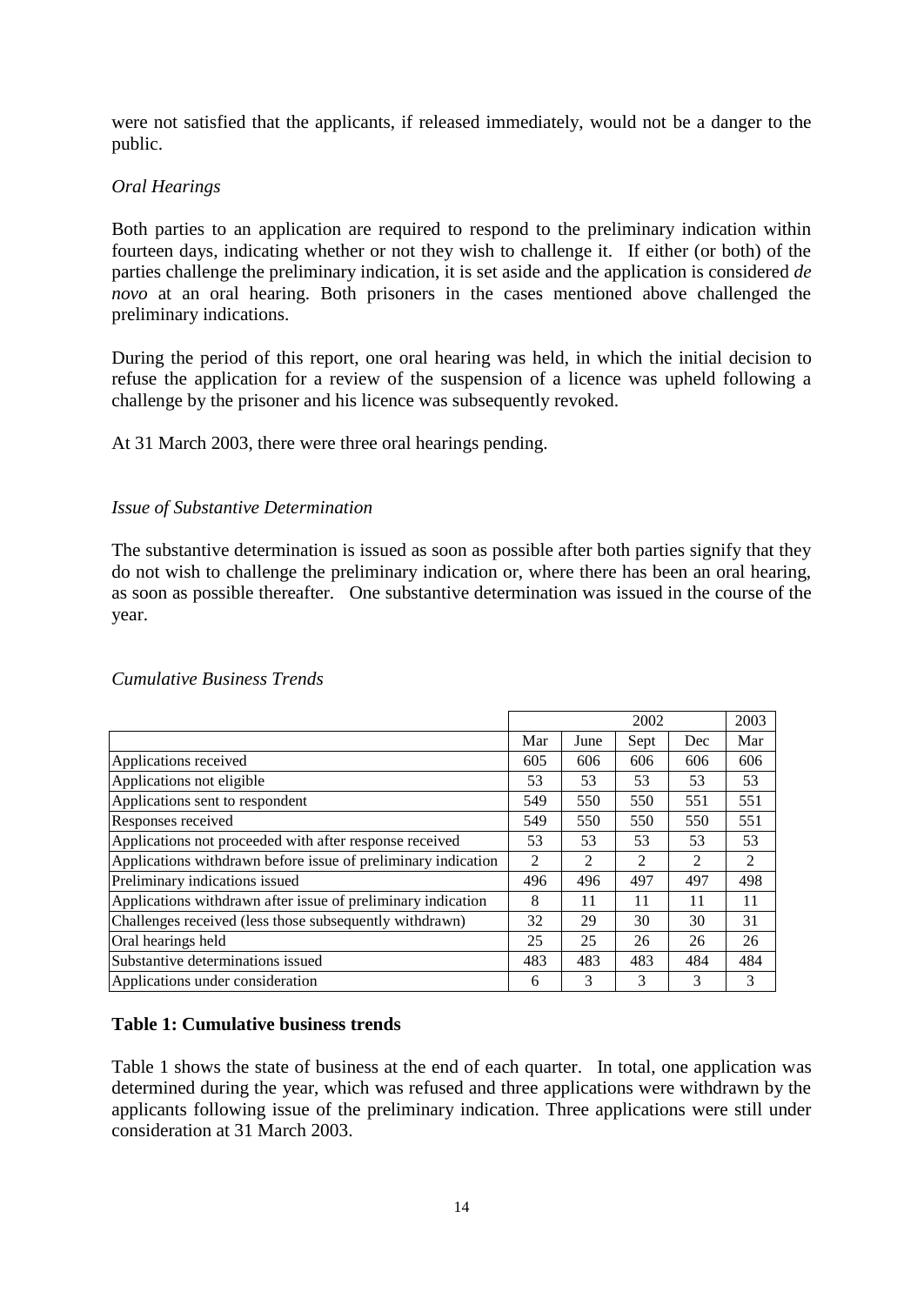Where applications have been in the process for an abnormally long period, it was generally because the Commissioners were awaiting professional reports requested by them or by the applicant, or because of pending judicial review proceedings.

#### *Judicial Review*

Two applications were made during the year but have not yet been concluded.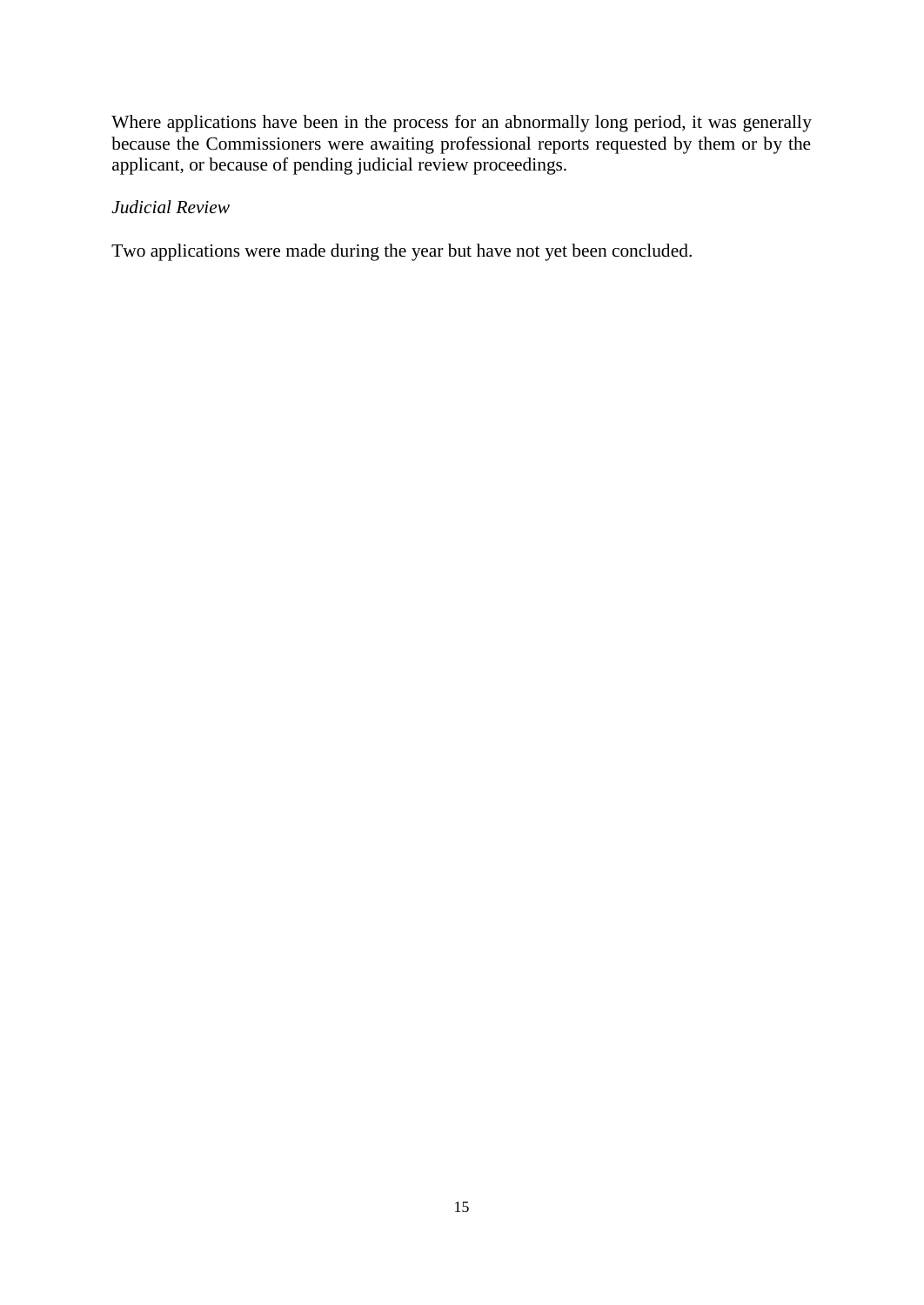#### **CHAPTER FOUR**

#### **Staff and Resources**

The Commissioners have been supported and advised by a Secretariat comprising the Secretary to the Commissioners and a team of staff numbering 5 for the year covered by this report.

Throughout the year, the Commissioners have occupied accommodation on the 5<sup>th</sup> floor of Windsor House, Belfast.

Since October 2001, the Secretariat have also supported the work of the Life Sentence Review Commissioners appointed under the Life Sentences (Northern Ireland) Order 2001, who occupy the same accommodation. Shared costs have been apportioned accordingly and are indicated as \*. All other costs were actually incurred.

Expenditure incurred by the Secretary of State in providing for the work of the Commissioners in the year ended 31 March 2003 was:

£000

Programme expenditure:

-

|                                                   | 2002/03        | 2001/02    |
|---------------------------------------------------|----------------|------------|
| Commissioners' remuneration <sup>1</sup>          | 21             | 51         |
| Commissioners' travel, accommodation and expenses | 19             | 32         |
| Legal advice or representation for applicants     | $\overline{A}$ | 11         |
| Legal $costs2$                                    | 42             | 23         |
| Premises*                                         | 24             | 61         |
| General administration*                           | 20             | 20         |
|                                                   |                |            |
| <b>Running costs:</b>                             |                |            |
| Staff salaries etc*                               | 35             | <i>121</i> |
| Miscellaneous*                                    | $\Omega$       |            |
| <b>Total Expenditure</b>                          | 167            | 320        |

<sup>1</sup> In the case of Commissioners in full-time employment, the employer is reimbursed.

<sup>2</sup> Mainly costs incurred in responding to challenges by way of judicial review.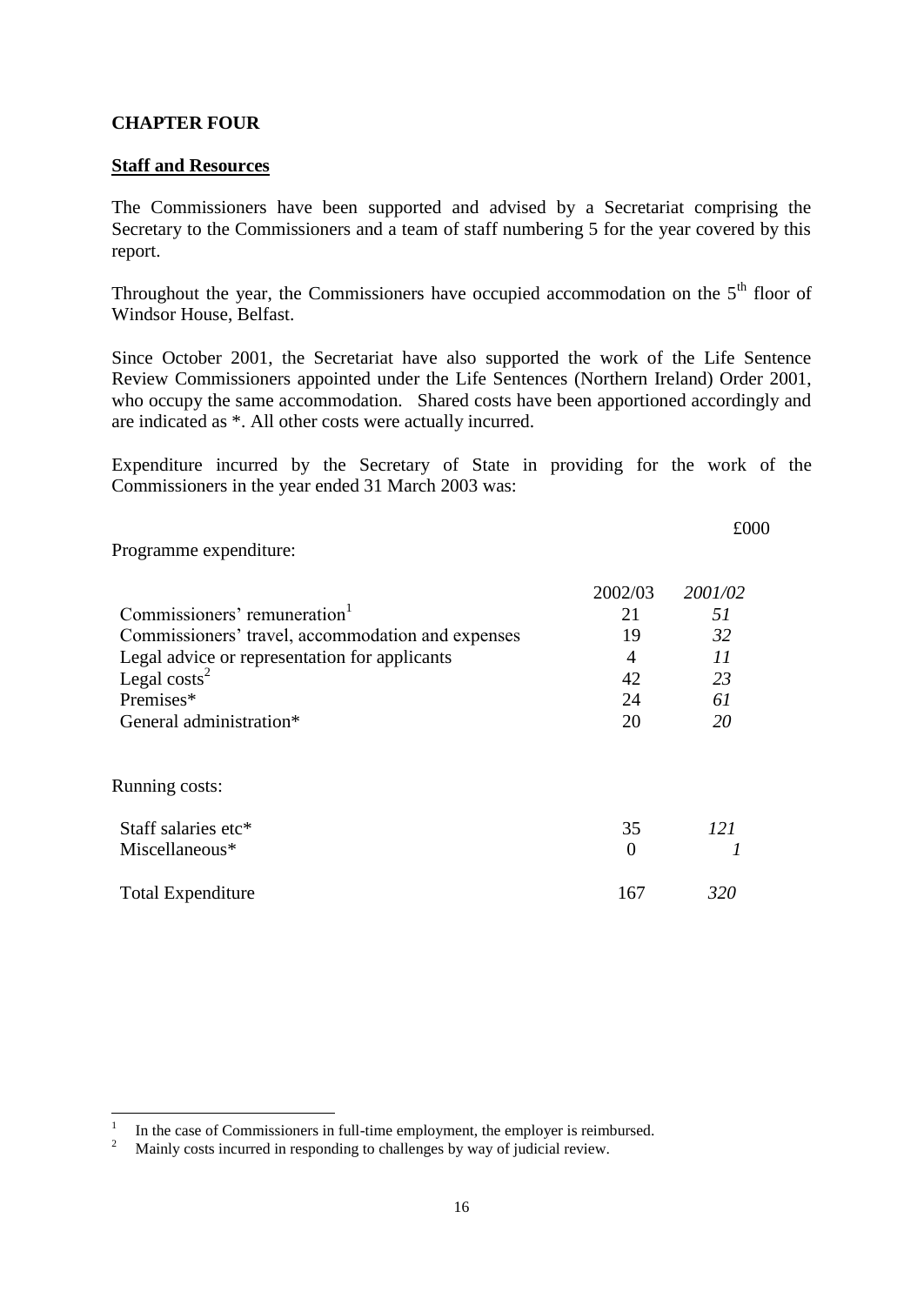#### **ANNEX A**

# *The Agreement*

### **PRISONERS**

- 1. Both Governments will put in place mechanisms to provide for an accelerated programme for the release of prisoners, including transferred prisoners, convicted of scheduled offences in Northern Ireland or, in the case of those sentenced outside Northern Ireland, similar offences (referred to hereafter as qualifying prisoners). Any such arrangements will protect the rights of individual prisoners under national and international law.
- 2. Prisoners affiliated to organisations which have not established or are not maintaining a complete and unequivocal ceasefire will not benefit from the arrangements. The situation in this regard will be kept under review.
- 3. Both Governments will complete a review process within a fixed time frame and set prospective release dates for all qualifying prisoners. The review process would provide for the advance of the release dates of qualifying prisoners while allowing account to be taken of the seriousness of the offences for which the person was convicted and the need to protect the community. In addition, the intention would be that should the circumstances allow it, any qualifying prisoners who remained in custody two years after the commencement of the scheme would be released at that point.
- 4. The Governments will seek to enact the appropriate legislation to give effect to these arrangements by the end of June 1998.
- 5. The Governments continue to recognise the importance of measures to facilitate the reintegration of prisoners into the community by providing support both prior to and after release, including assistance directed towards availing of employment opportunities, re-training and/or re-skilling, and further education.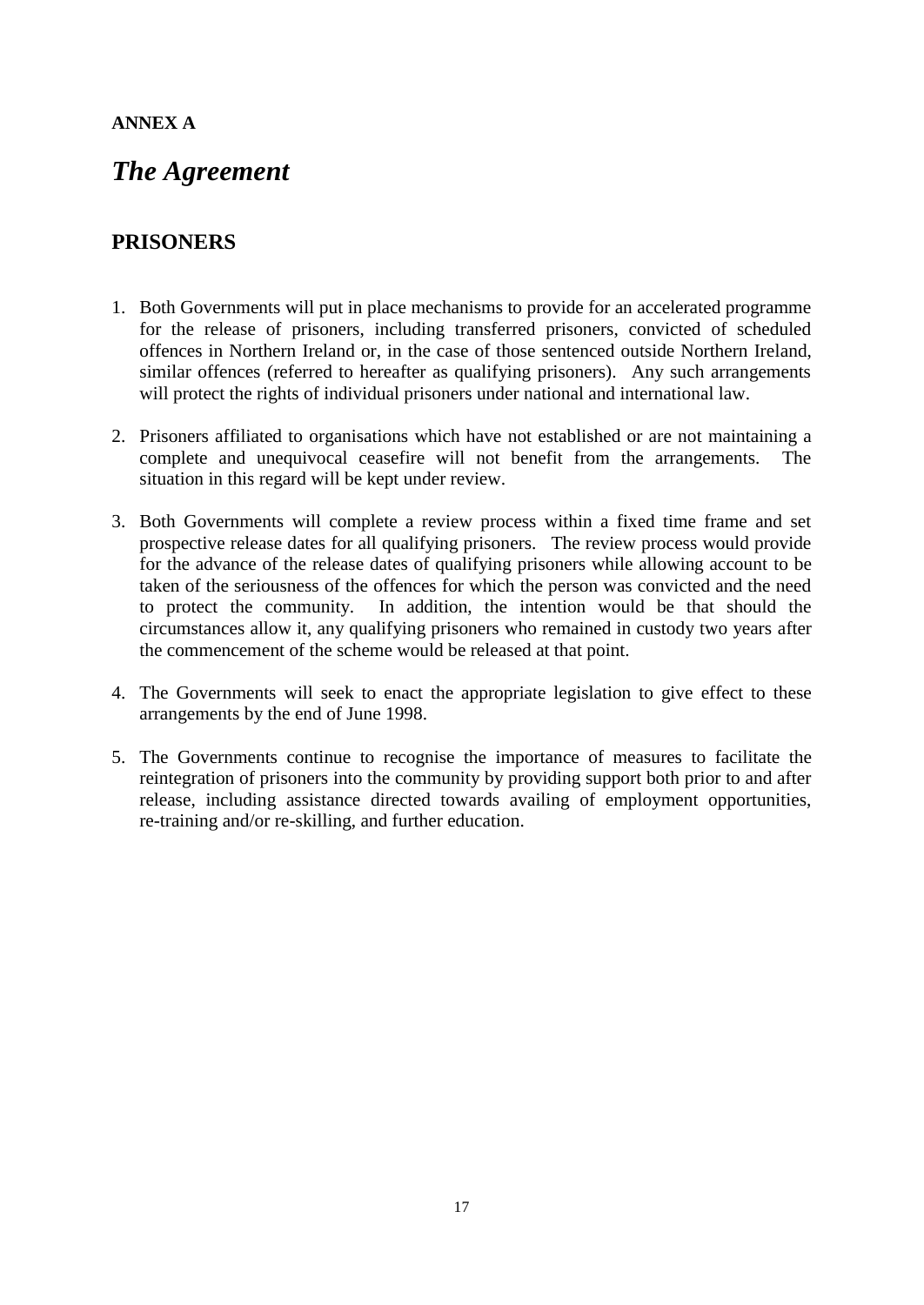#### **ANNEX B**

# *Guidance for Applicants*

#### **Purpose**

This leaflet gives an outline of –

- Who is eligible for early release
- How to apply
- What will happen next.

The Commissioners have issued this for guidance only. For complete information, you or your advisers should study the relevant legislation: the Northern Ireland (Sentences) Act 1998, the Northern Ireland (Sentences) Act 1998 (Sentence Review Commissioners) Rules 1998 and the Northern Ireland (Sentences) Act 1998 (Specified Organisations) Order 1998.

If you wish to use a lawyer to assist you in preparing your application, you can apply for money to pay for legal advice and/or representation. You do this by applying to the Commissioners for a 'legal aid direction', using FORM B.

#### **Am I eligible?**

You will be eligible to have your sentence reduced if all of these apply:

- you are serving your sentence in Northern Ireland;
- $\bullet$  the offence in question was committed before 10<sup>th</sup> April 1998;
- the offence was a 'scheduled' offence and you were tried by a no-jury 'Diplock' court in Northern Ireland (or an equivalent offence if you were tried in Great Britain);
- you were given a sentence of five years or longer (including a life sentence);
- you are not a supporter of any of the following organisations<sup>3</sup>-
	- The Continuity Irish Republican Army
	- The Loyalist Volunteer Force
	- "The Orange Volunteers"
	- The 'Real' Irish Republican Army
	- The Red Hand Defenders
	- The Ulster Defence Association
	- The Ulster Freedom Fighters.

(This list may be changed at any time by the Secretary of State).

- if you were released immediately, you would not be likely to become :
	- a supporter of any of the organisations listed above, or
	- involved in acts of terrorism relating to Northern Ireland.
- if you are serving a life sentence, you would not be a danger to the public if released immediately.

1

 $3$  list as at October 2001.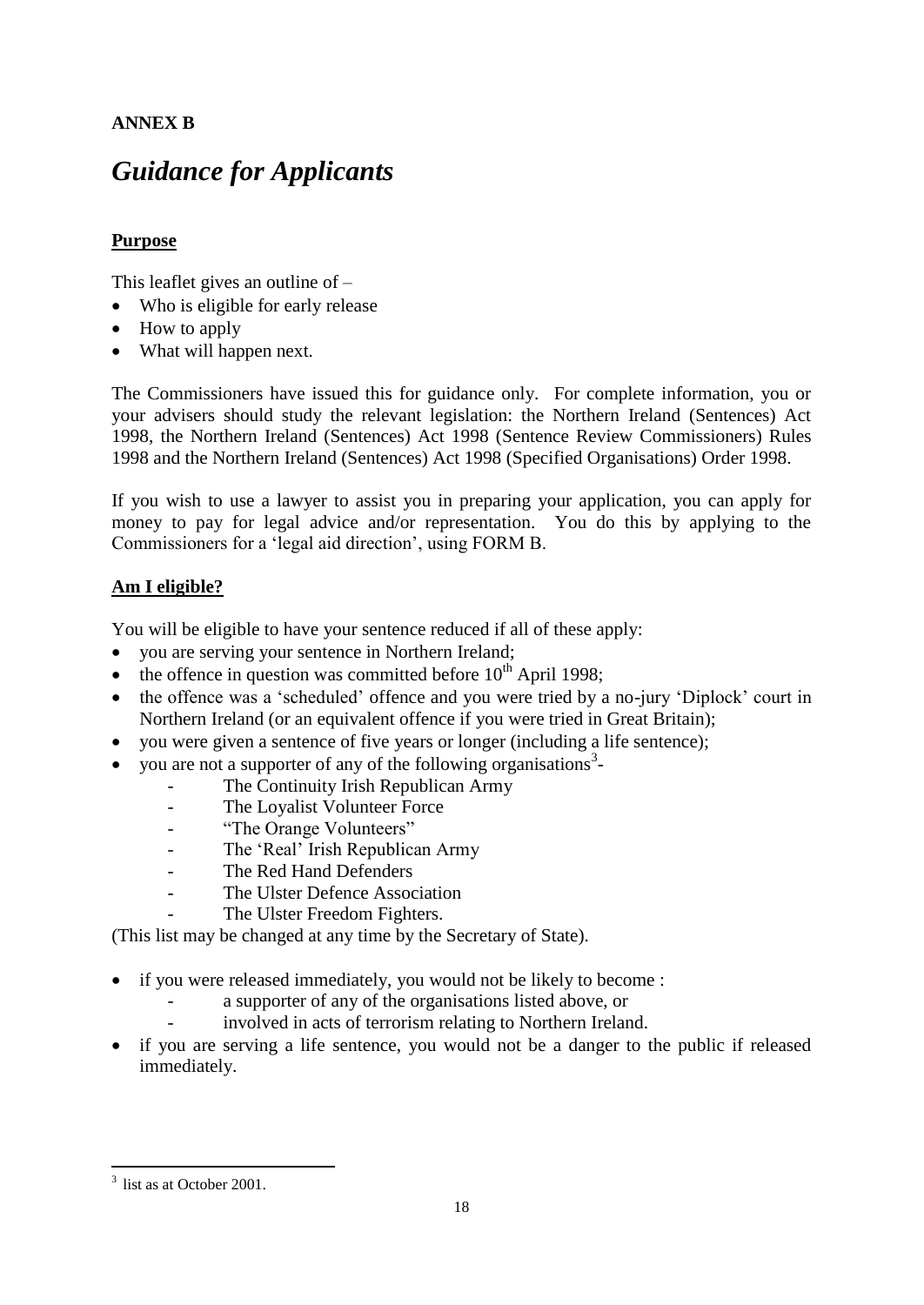**N.B.** A series of sentences being served consecutively must include at least one of five years or more in order to fall within the scope of the legislation. No sentence imposed for a non-scheduled offence can be reduced.

#### **When would I qualify for release?**

- If you are serving a fixed-term sentence imposed before  $28<sup>th</sup>$  July 1998, the earlier of:
	- the date where you have served one third of the sentence (plus any remission you have lost), or
	- $-28^{th}$  July 2000.

This date will be determined by the Prison Service, if the Commissioners allow your application.

- **N.B.** The date 28<sup>th</sup> July 2000 and the two-year period referred to below may be changed by Parliament in the future.
- If you are serving a life sentence imposed before  $28<sup>th</sup>$  July 1998, the earlier of:
	- a date which the Commissioners consider represents about two-thirds of that which you would otherwise have spent in prison, or
	- $-28^{th}$  July 2000.

This date will be determined by the Commissioners.

- If you were sentenced after  $28<sup>th</sup>$  July 1998:
	- on the second anniversary of the date when you start to serve your sentence.
- All release dates are subject to the normal rule that where the calculated date falls on a Saturday, Sunday or public holiday, release will take place on the next normal working day.
- You cannot be released until after the Commissioners have made a substantive determination in respect of your sentence.

#### **How do I apply?**

You apply by sending to the Sentence Review Commissioners, P.O. Box 1011, BELFAST. BT2 7SR:

- a fully completed application form (FORM A);
- any supporting information or documents on which you wish to rely; and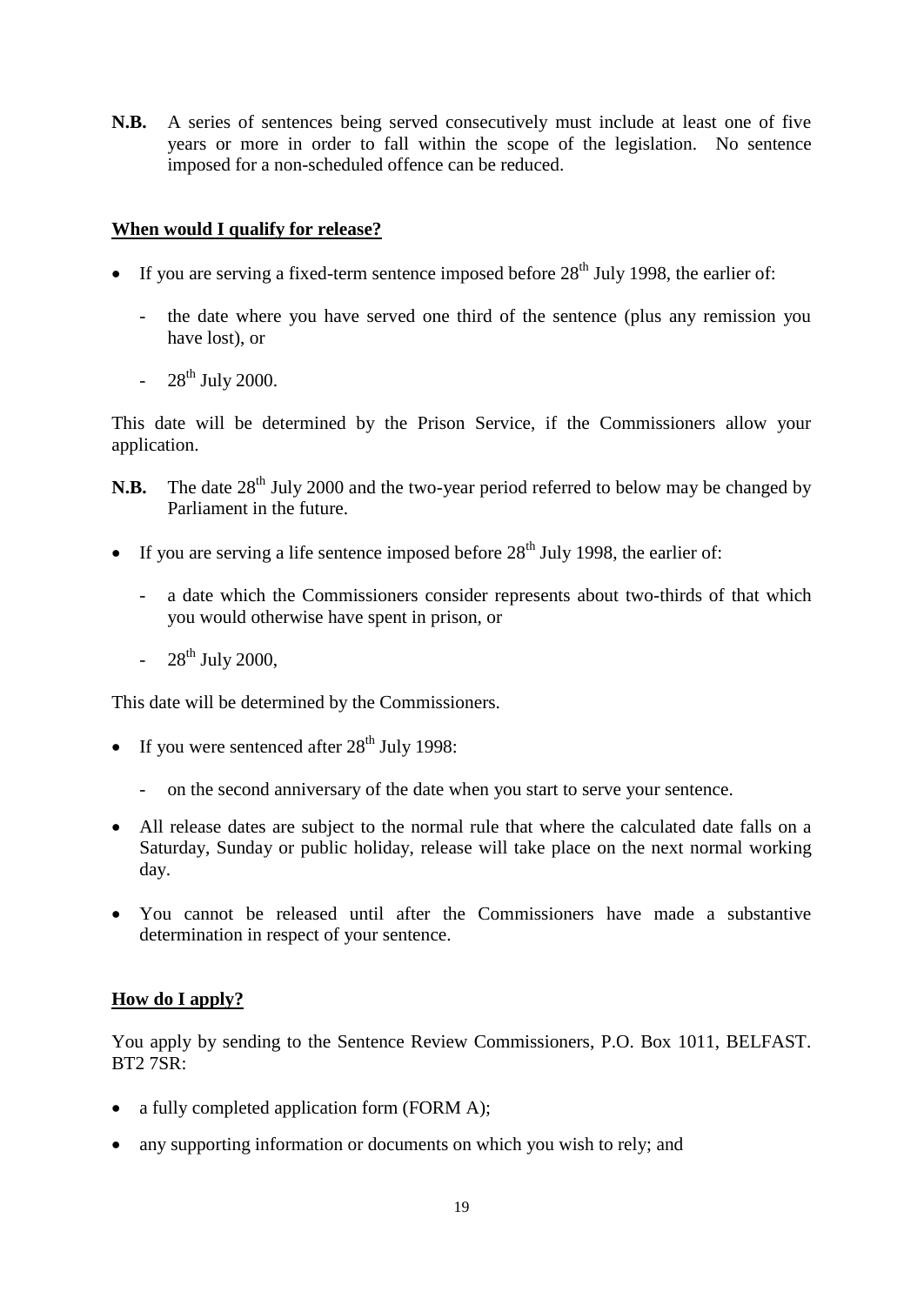• any decision notices and reasons previously given by the Commissioners or the Secretary of State in response to a previous application on your behalf.

It is important that all relevant information, including any upon which you might wish to rely at a subsequent oral hearing, should be provided at this stage if unnecessary delay and the need for further applications are to be avoided.

You must send the Commissioners two sets of these papers, one containing the original application form being marked 'ORIGINAL' and the other 'COPY'.

#### **Who can help me apply?**

- You can ask anybody to help you prepare your application.
- If you wish to use a lawyer you can apply for money to pay for legal advice and/or representation. You do this by applying to the Commissioners for a 'legal aid direction', using FORM B.

#### **What will happen when I apply?**

- As soon as we receive an application, we will send you a written acknowledgement.
- Your application will be allocated to a single Commissioner, who will be given responsibility for ancillary decisions on behalf of the Commissioners about your application (including any legal aid direction). He or she will also have the power to vary, on application, the time limits for particular actions.
- The Commissioners will send a copy of your application to the Prison Service within a week of receiving it.
- The Prison Service (acting on behalf of the Secretary of State) are required to give the Commissioners a written response within three weeks. The Commissioners will send you a copy of this response within a week of receiving it.
- In prioritising the consideration of applications, the Commissioners will take into account the date on which the applicant would be likely to be released if the application were successful. Those with the earliest dates will generally be given priority.
- A panel of three Commissioners will be appointed to consider the application and response and give a 'preliminary indication' of their decision. You and the Prison Service will be given written notice of the preliminary indication as soon as possible after the Commissioners have given it.
- If the preliminary indication is that the Commissioners are minded to refuse your application, you and the Prison Service will be given a written statement of the reasons.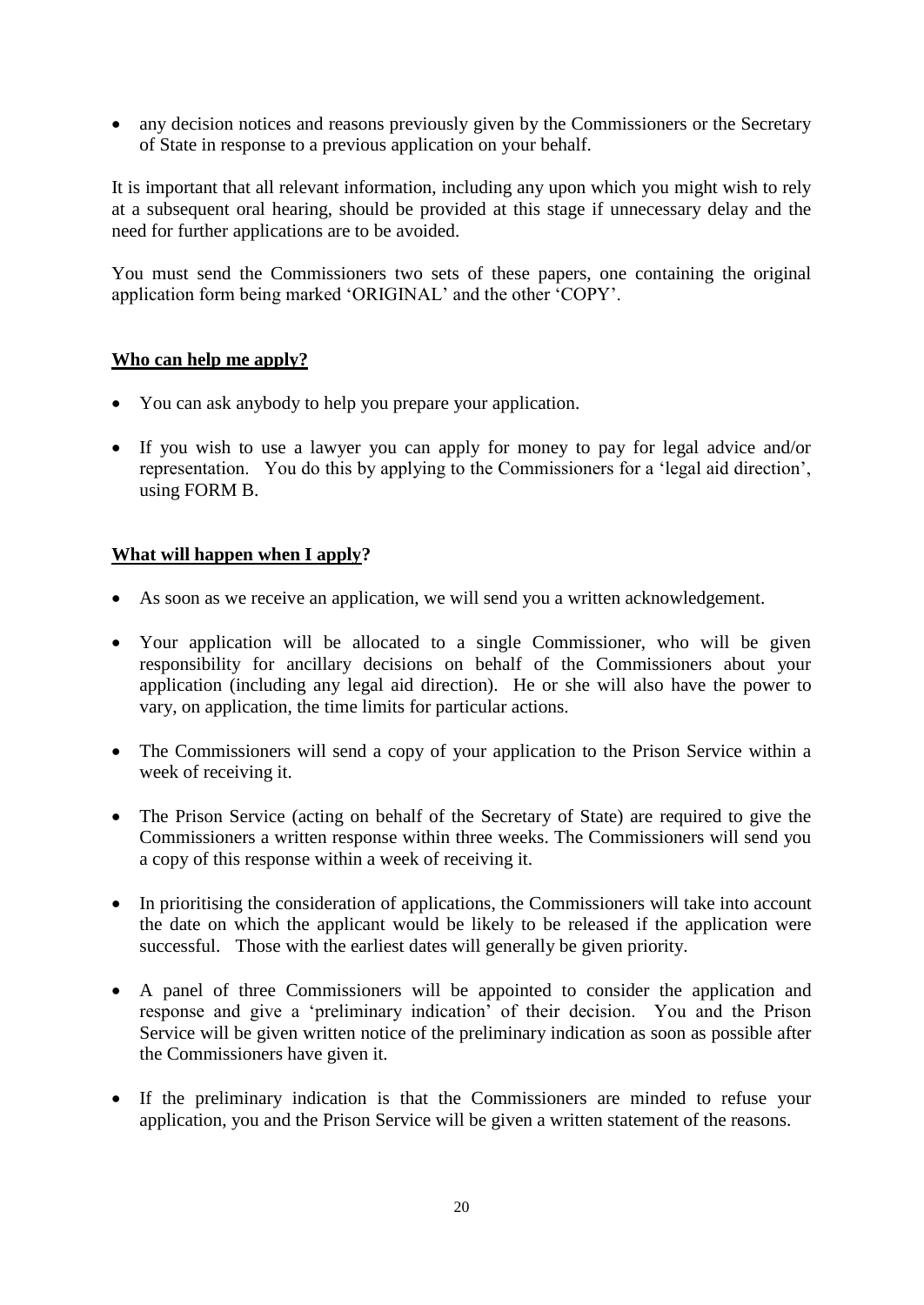- If the preliminary indication is that the Commissioners are minded to allow your application, you and the Prison Service will be given a written statement of the relevant sentences and, for any life sentence, the associated revised release date.
- You and the Prison Service must each indicate to the Commissioners in writing within two weeks whether or not you wish to challenge the preliminary indication.
- If neither of you challenges the preliminary indication within two weeks, the Commissioners will confirm it in the form of a 'substantive determination'. (See below for description)

#### **What happens if there is a challenge?**

- The Commissioners will set aside the preliminary indication and convene a hearing prior to making a substantive determination.
- You will be given at least three weeks written notice of the date, time and place of the hearing.
- The hearing will normally be held in the prison where you are held and conducted in private unless the Commissioners decide otherwise.

#### **Can I be represented by somebody else at the hearing?**

- You will be able to be represented by your lawyer or another person of your choice.
- You may not, without obtaining the prior agreement of the Commissioners, be represented by anybody who is:
	- serving a sentence of imprisonment;
	- on licence, having been released from prison; or
	- has an unspent conviction for an imprisonable offence;
- You may not be represented by anyone who is liable to be detained under the Mental Health (Northern Ireland) Order 1986
- You must give details of any representative on FORM A and notify the Commissioners and Prison Service within a week of any change in the name, address or occupation of your representative.

#### **What will happen at the hearing?**

- You and the Prison Service (on behalf of the Secretary of State) will be able to appear and speak at the hearing and may, in particular:
	- make opening and closing submissions (in person and/or through a representative);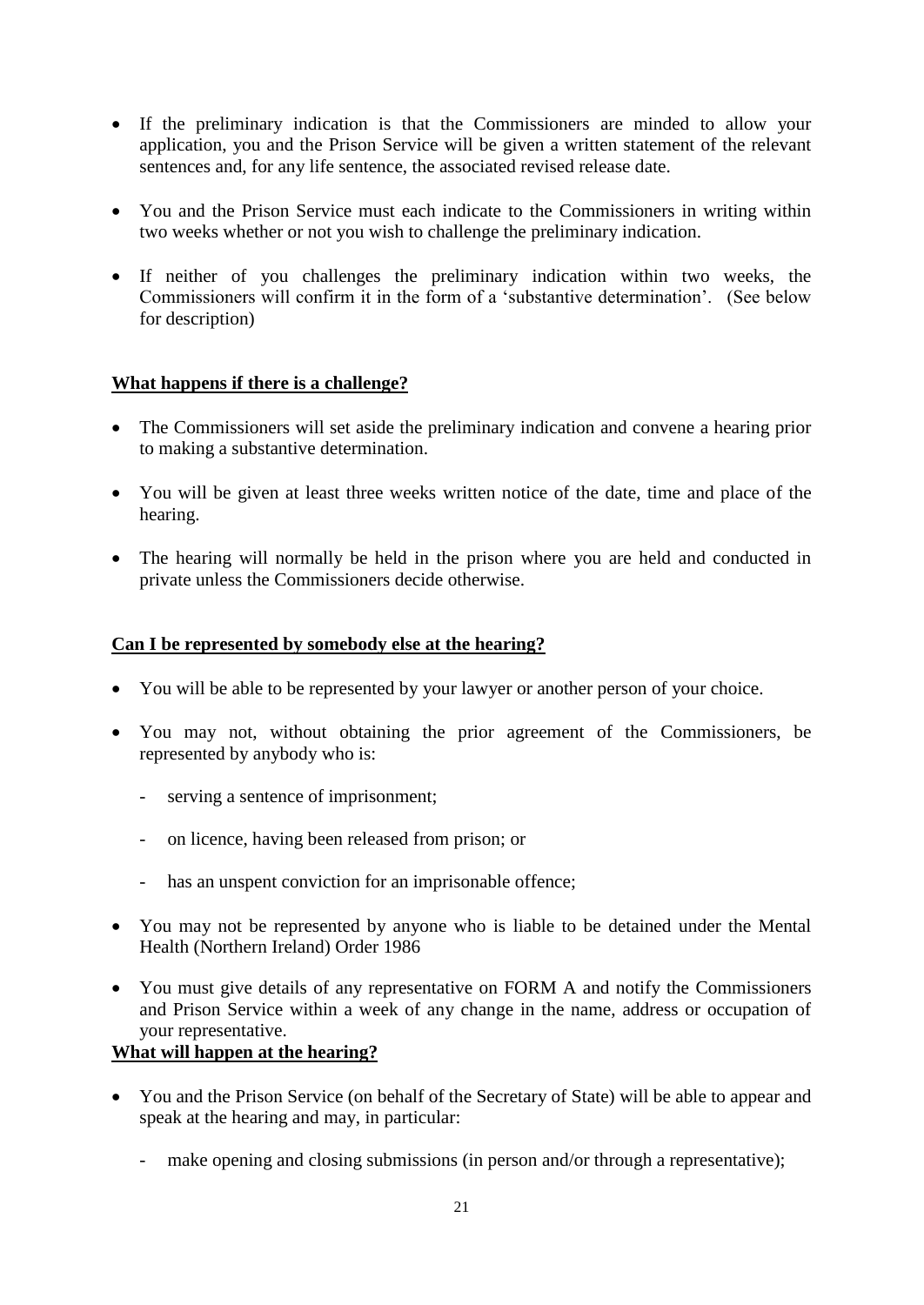- hear each other's evidence and submissions;
- put questions to each other;
- call any witnesses authorised by the Commissioners; and
	- put questions to any witnesses
- but may not rely on or refer to material that was not included in the application or response papers without the leave of the Commissioners.
- If you wish to introduce additional material, you will need to make an ancillary application to the Commissioners.

#### **The substantive determination**

- You will be given written notice of the Commissioners' substantive determination as soon as possible after it is made. This notice will include:
	- where your application has been refused, a statement of the reasons;
	- where your application has been allowed, a declaration will specify:
	- the sentence(s) in respect of which you have a right to be release under the Act;
	- in relation to a life sentence, the release date that the Commissioners consider appropriate; and
	- where a previous determination is being revoked, the reasons for this.

#### **Can I appeal against a refusal?**

- You can make a further application, but the Commissioners can consider it only if:
	- circumstances have changed since your most recent previous determinations; or
	- you submit new material that was not put before the Commissioners when they made that determination.
- The only other way of challenging a substantive determination by the Commissioners is by means of judicial review.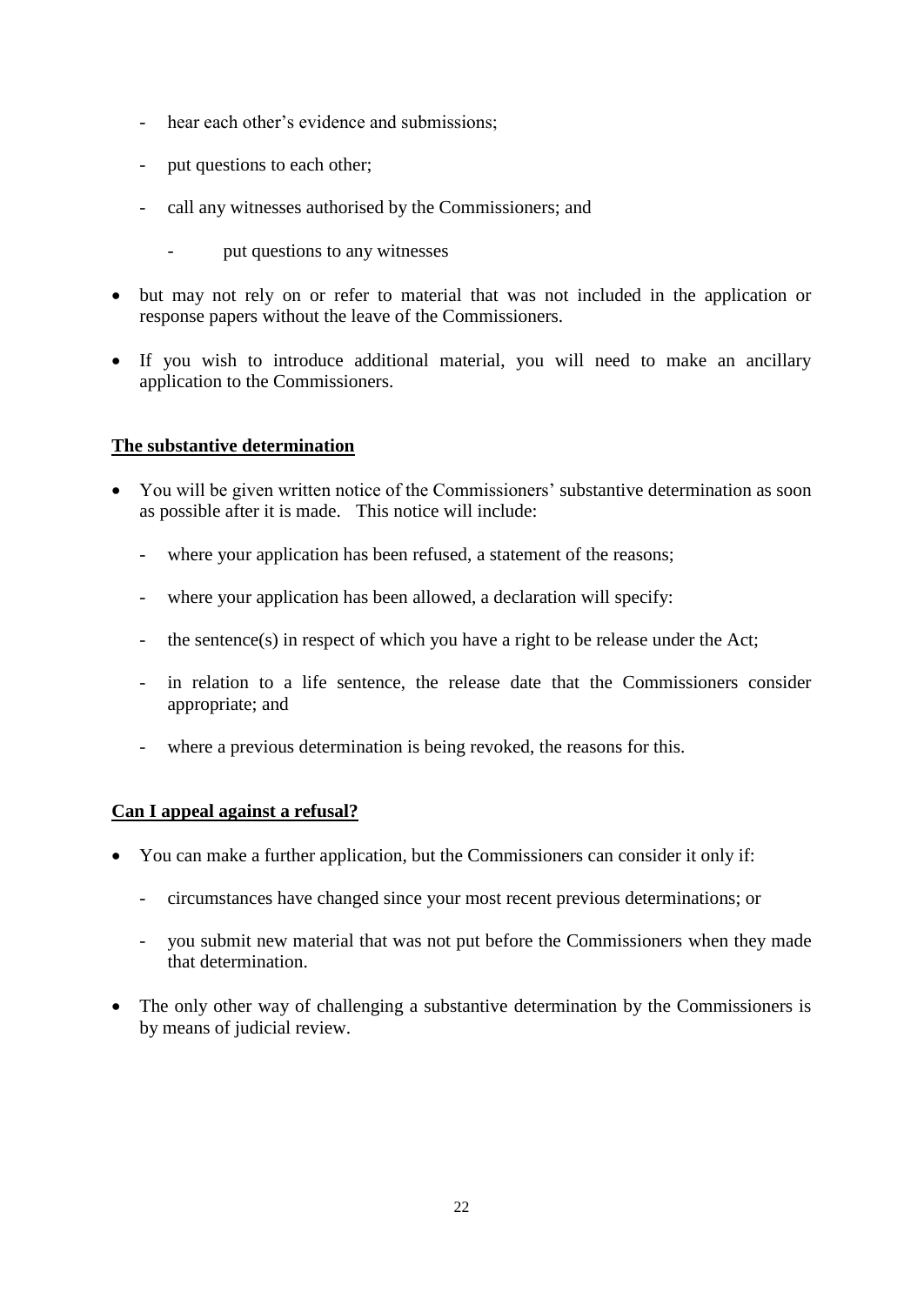#### **ANNEX C**

# *Procedural Guidelines for Oral Hearings*

These guidance notes have been drafted for the assistance of parties involved in the planning and conduct of oral hearings within the terms of the Northern Ireland (Sentences) Act 1998, (hereafter referred to as 'the Act') and the Northern Ireland (Sentences) Act 1998 (Sentence Review Commissioners) Rules ('the Rules').

The Commissioners are specifically required, within the terms of rule 6(1), to make available to applicants and their representatives' information regarding any procedures they adopt in dealing with each case. These notes deal with the conduct of oral hearings arising out of a challenge to the preliminary indication by either party. These hearings are 'substantive hearings' within the context the Act.

#### **Preliminary Matters**

Within the terms of rule 4, each case is allocated to a panel of three Commissioners. Where the applicant is a life sentence prisoner at least one of the panel members will be a psychiatrist. Each of the panel members is entitled to an equal voice on questions of law, procedure and substance. No decisions are reserved for any particular member. The functions of the panel include giving preliminary indications, making substantive determinations and holding hearings, where required. In each case, one of the panel members is appointed to act as the chair of the panel. At the oral hearing, the chair will take account of the views of the other members in making decisions.

The chair will introduce the panel and all other persons present at the hearing and will explain the roles of the various parties. It is the responsibility of the Secretariat to keep an accurate record and therefore notes will be taken during the proceedings.

Both parties have the right to be represented at the hearing. The applicant should normally indicate the name, address and occupation of his or her appointed representative on the initial application form. Otherwise, the applicant may make an ancillary application for the appointment of a representative. Where the applicant has not appointed a representative, the Commissioners may, with his or her consent, appoint an eligible person to act as such.

Other persons present at the hearing will include witnesses, who may be in attendance at the request of either of the parties or the panel, and anyone else, including other Sentence Review Commissioners, who may be there to observe the proceedings. Only the three panel members will play a role in the deliberations of the panel during and subsequent to the hearing.

#### **Informality**

In accordance with the requirements of rule  $19(2)$  the hearing will be conducted in a fair manner, avoiding inappropriate formality and excessive length. The role of any lawyers present is a facilitative one. They are not the focus of the hearing and in this context legal language is to be avoided so far as is possible.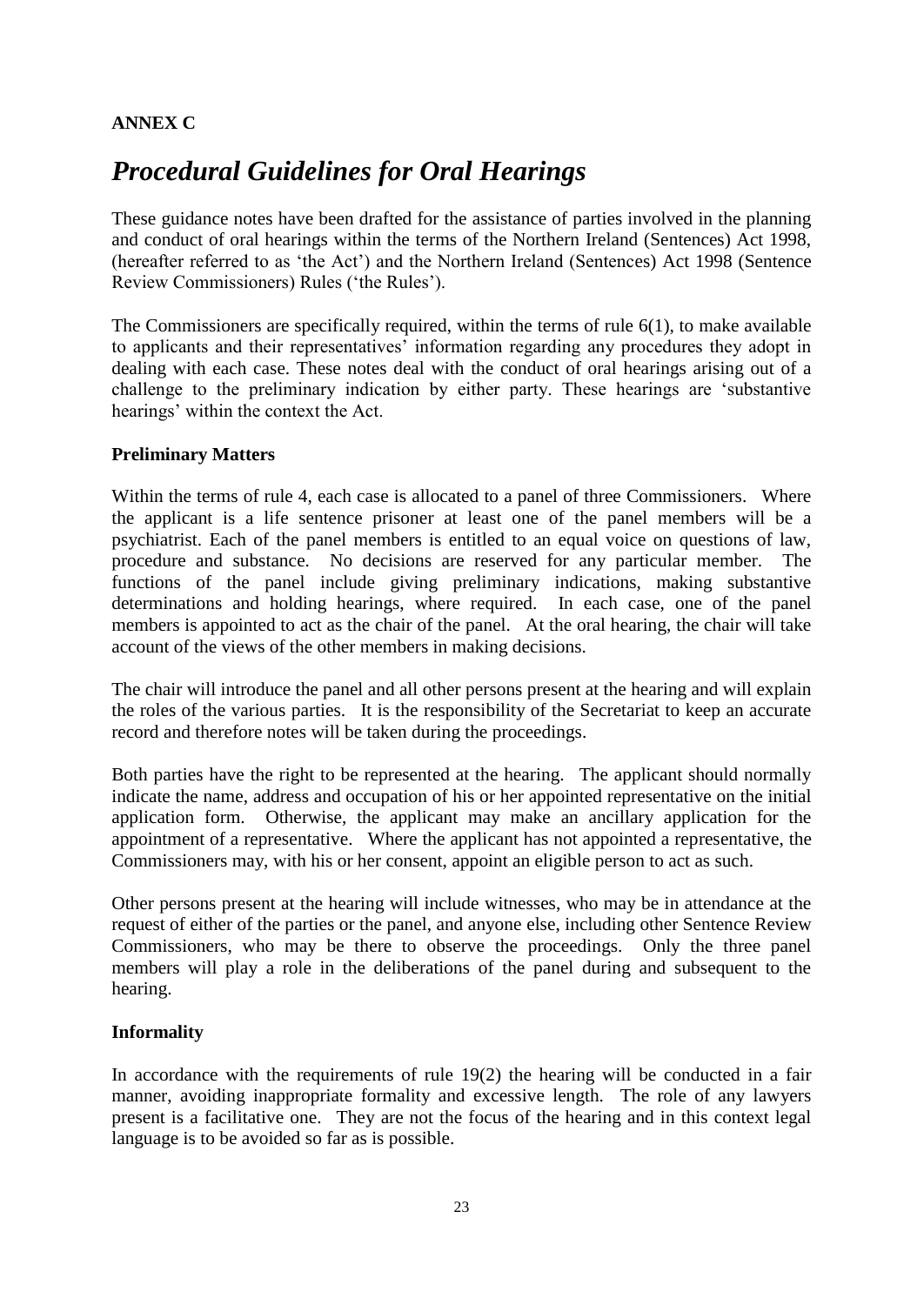There is a fundamental difference between this type of inquisitorial hearing and judicial procedures which are generally adversarial by nature. The purpose of the oral hearing is to provide an opportunity for all available relevant evidence to be brought to the attention of the panel, as if for the first time, in order to assist them in coming to a determination on the issues. For this reason, 'neutral' language will be employed throughout the proceedings rather than the sort of terminology associated with adversarial judicial proceedings such as, for example, 'cross-examination' and 're-examination'.

#### **The Issues**

It is important to bear in mind the requirements of rule  $15(3)$ , namely that where either party indicates in accordance with rule 14(6) that s/he wishes to challenge the preliminary indication, the panel is obliged to disregard the preliminary indication and make the substantive determination pursuant to a hearing. This means that the oral hearing is not an appeal against the preliminary indication but is an entirely fresh hearing of the facts. Technically, therefore, the onus is on the applicant to establish de novo that s/he satisfies each of the qualifying conditions and does not fall foul of any of the disqualifying factors. It is the responsibility of the respondent to provide the panel with any information relevant to the decisions which the panel will have to make. There will be no necessity for either the applicant or the respondent to present oral evidence at the substantive hearing in respect of non-contentious issues.

The chair will identify the non-contentious issues at the outset and indicate whether the panel accepts the evidence before it with regard to these matters. This would essentially be the information provided on the application form and in the response papers. The acceptance of these documents as evidence in respect of the non-contentious matters will be noted in the record of proceedings, as will all other evidence. The chair will then identify the issues for consideration at the hearing.

All oral hearings will be triggered either by a challenge to a preliminary indication to grant or refuse an application or, for a life sentence prisoner, by a challenge in respect of the release date indicated in a preliminary indication. In the latter type of case the primary issue for consideration will be the length of the period which the prisoner would have been likely to have spent in prison under the sentence. In such cases, the previous indication of the panel would have been disregarded and the purpose of the oral hearing is a search for relevant information which will assist the panel in making a substantive determination with regard to this matter.

In all other life sentence cases the parties will also be given the opportunity to make submissions and present evidence on the issue of sentence length, in addition to other relevant issues. It will be a matter for the discretion of the chair whether this issue should be addressed separately after all other evidence in relation to the eligibility criteria has been presented.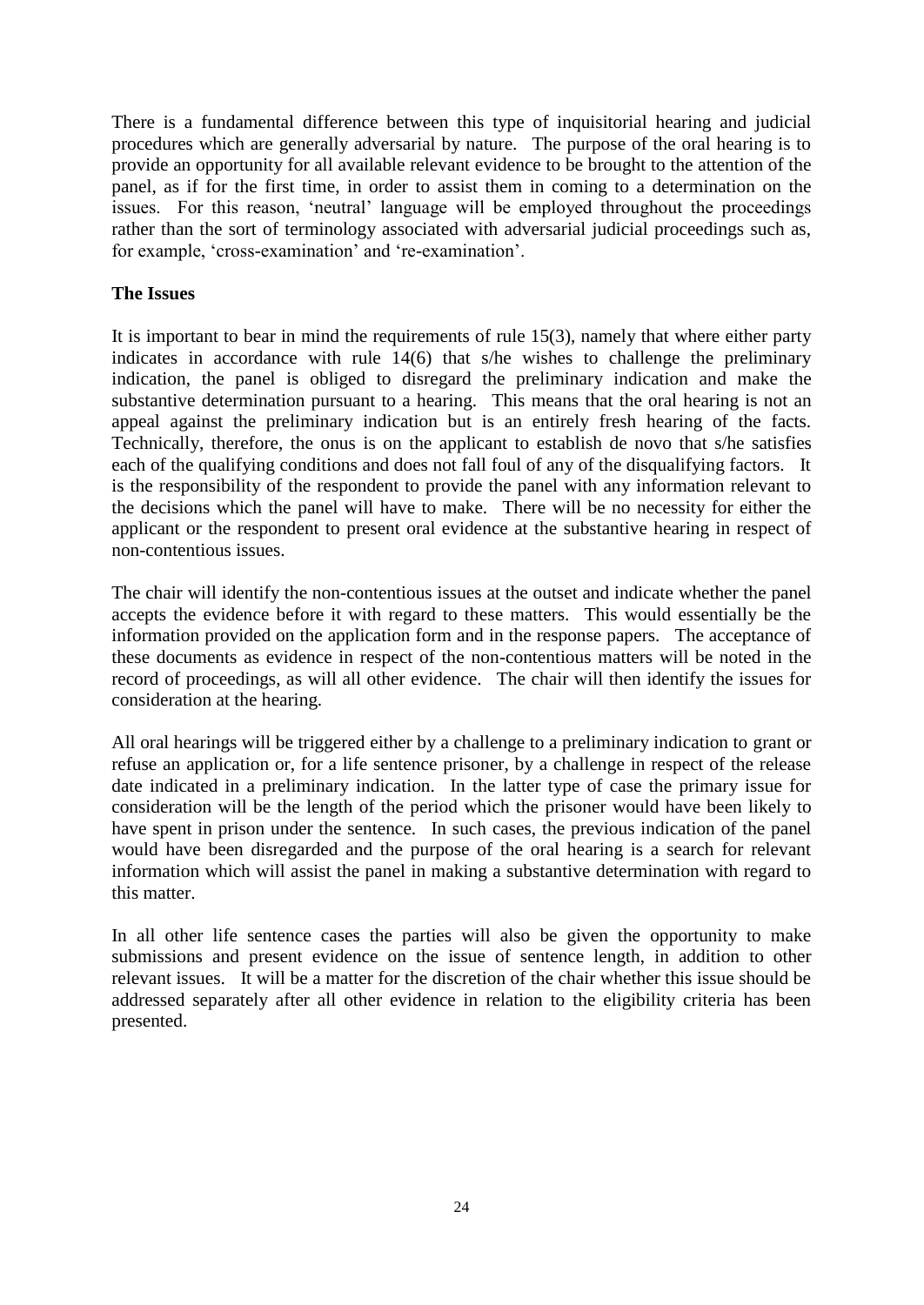#### **Damaging Information**

The chair will indicate whether there is any damaging information in the case. If so, in accordance with rule 19(7), the applicant, his/her representative and any witness appearing for him will be required to leave the hearing when argument is being heard or evidence is being examined which includes or relates to any such damaging information.

There is no provision in the Act or in the Rules for the Applicant to challenge a certification by the Secretary of State of any information, document or evidence as damaging information at the hearing. However, the applicant will be given an opportunity to indicate his/her view with regard to the appointment of a representative under Schedule 2, paragraph 7(2).

#### **Ancillary matters**

Under rule 16(5) Commissioners may list ancillary and substantive hearings together. It is also possible that ancillary applications may be made at the hearing itself [rule 11]. If an ancillary application is made during the course of the hearing the panel is obliged to consider whether to adjourn the hearing in order to allow the other party to respond to the application.

In the event of an adjournment, rule  $20(2)$  requires the panel to give such directions as they consider appropriate for ensuring the prompt consideration of the case at a resumed hearing. In light of this provision the panel will specify a reasonable date within which the other party will be required to submit his response to any ancillary application made during the course of the hearing.

Under rule 11(6), any decision made by a panel at an oral hearing with regard to ancillary matters is a final decision.

The chair will indicate whether there are any outstanding ancillary matters and deal with these prior to the opening statements from the parties on the substantive matters.

#### **Opening statements**

This is essentially an opportunity for each party to highlight the key points which they wish to draw out from the body of evidence before the panel. Where the parties have elected to be represented, the opening statements will be made by their representatives. There is no requirement to provide written submissions. However, any written submissions which the parties may wish to provide, either in advance or on the date of the hearing, would be welcomed. Written submissions received in advance of the hearing will be copied to the other party immediately.

In any event, the chair will ensure that each party has been made aware at the outset of all matters which the other party proposes to raise. This is important so that both parties have the opportunity to address all of the relevant issues when presenting their evidence. The parties, or their representatives, should also indicate in their opening statements the substance of the evidence which will be given by each witnesses whom they intend to call.

#### **Presentation of evidence**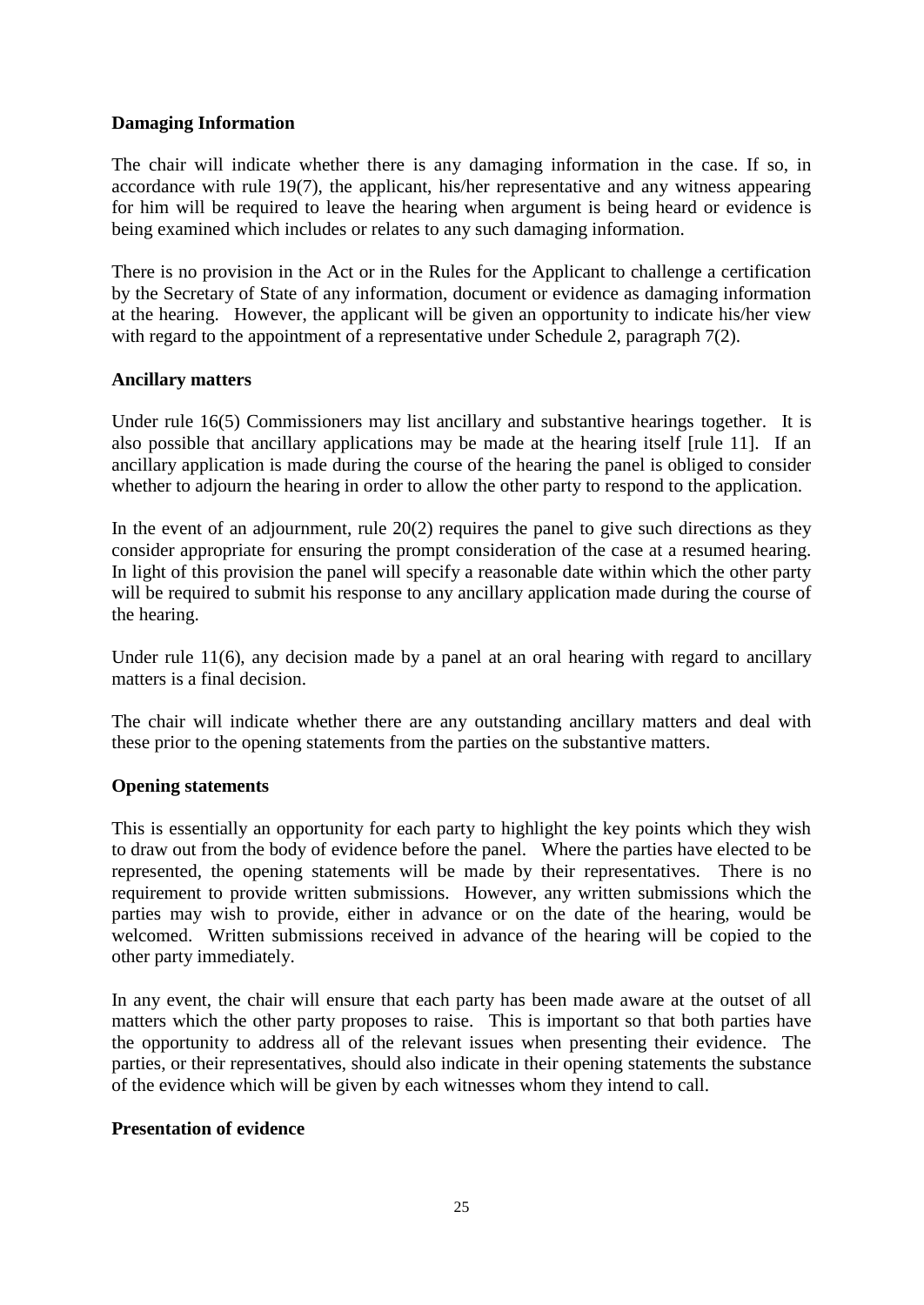As stated above, the onus is on the applicant to establish de novo that s/he satisfies all of the criteria. However, as the fundamental nature of these proceedings is inquisitorial, in practical terms oral evidence need only be presented in respect of the contentious matters as identified at the outset by the chair.

The applicant may or may not wish to give evidence and is under no obligation to do so. No adverse inference will be drawn from the failure of the applicant to give evidence. Where the applicant does choose to address the panel his or her evidence will usually be given before any other evidence is presented in the absence of any practical or other reason why not.

As a general rule the applicant may be led in evidence by his or her representative or by panel members. This principle also applies to the respondent and any other witnesses. Questions may be framed in such a way as to suggest a certain answer, affirmative or negative, from the witness. This departure from the normal procedure in judicial proceedings is in keeping with the emphasis on informality.

The order in which the parties will present their evidence, as set out at Annex A, follows the format for the presentation of evidence traditionally adopted in other proceedings. Each of the parties will be given the opportunity to present their case by giving evidence themselves and/or calling witnesses. The other party and the panel members may then ask questions. There will always be an opportunity for the party who introduced the evidence to ask further questions, if necessary, in order to clarify the evidence given. This format for the presentation of evidence is suggested as a guide to the panel and the parties recognising that not all of these steps will need to be followed in every case.

Each member of the panel will be entitled to ask questions of all witnesses and this will generally be done after the other party has had the opportunity to question the witness. However, a panel member may, with the permission of the chair, seek to clarify issues at any time during the proceedings, if appropriate.

Rule 19(6) specifically provides that the normal rules governing admissibility of evidence should not be applied. It will be a matter for the panel to decide what weight should be given to any evidence presented at the hearing by way of documents or information which would otherwise be inadmissible in a court of law. This will be a matter to be considered after the hearing and the view of the panel in relation to any such evidence will be recorded.

Within the terms of rule 19(2), the chair, on behalf of the panel, may curtail evidence which is not relevant or which is repetitive. The chair also has the discretion to refuse the admission of any document or to interrupt a witness giving evidence at any time if such evidence is considered inappropriate.

The chair may also require any person present at the hearing behaving in a disruptive manner to leave and may permit him to return, if at all, only on such conditions as s/he may direct [rule 19(5)].

#### **Closing statements**

The parties, or their representatives, will be allowed an opportunity to make closing submissions. This gives the parties the chance to recap on their principal arguments and to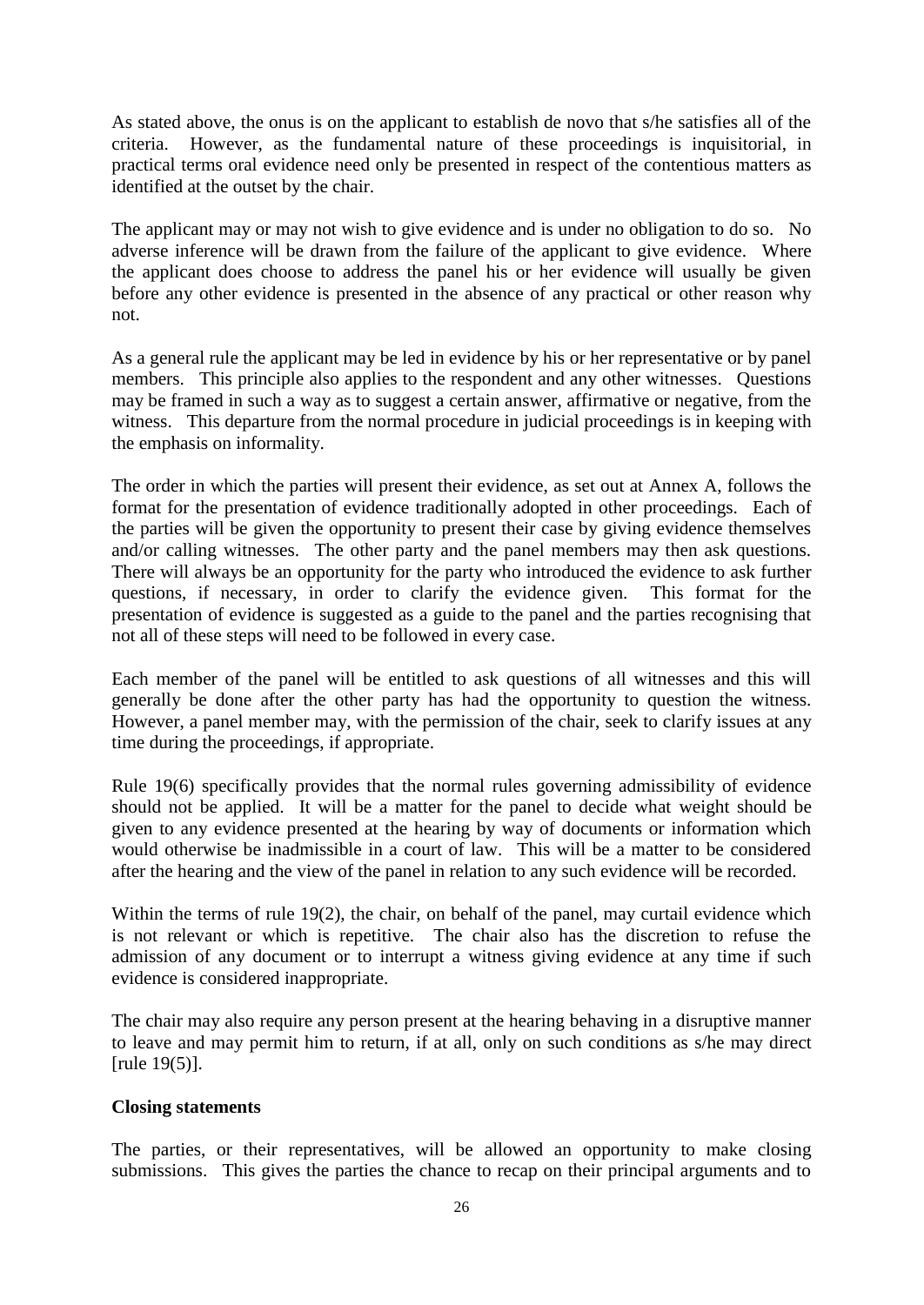draw the attention of the panel to relevant matters arising from the evidence presented. In doing so, the parties may draw from the entire body of evidence before the panel, which would include the oral evidence of either party or any witness given by way of response to questions. As a general rule, the closing submission of the respondent will be made before that of the applicant, unless the chair considers this to be inappropriate.

#### **Notification of Decision**

At the conclusion of the hearing the parties will be advised of the procedure for communication of the decision of the panel. A written decision will be issued as soon as possible and, in any event, within seven days of the date of the hearing.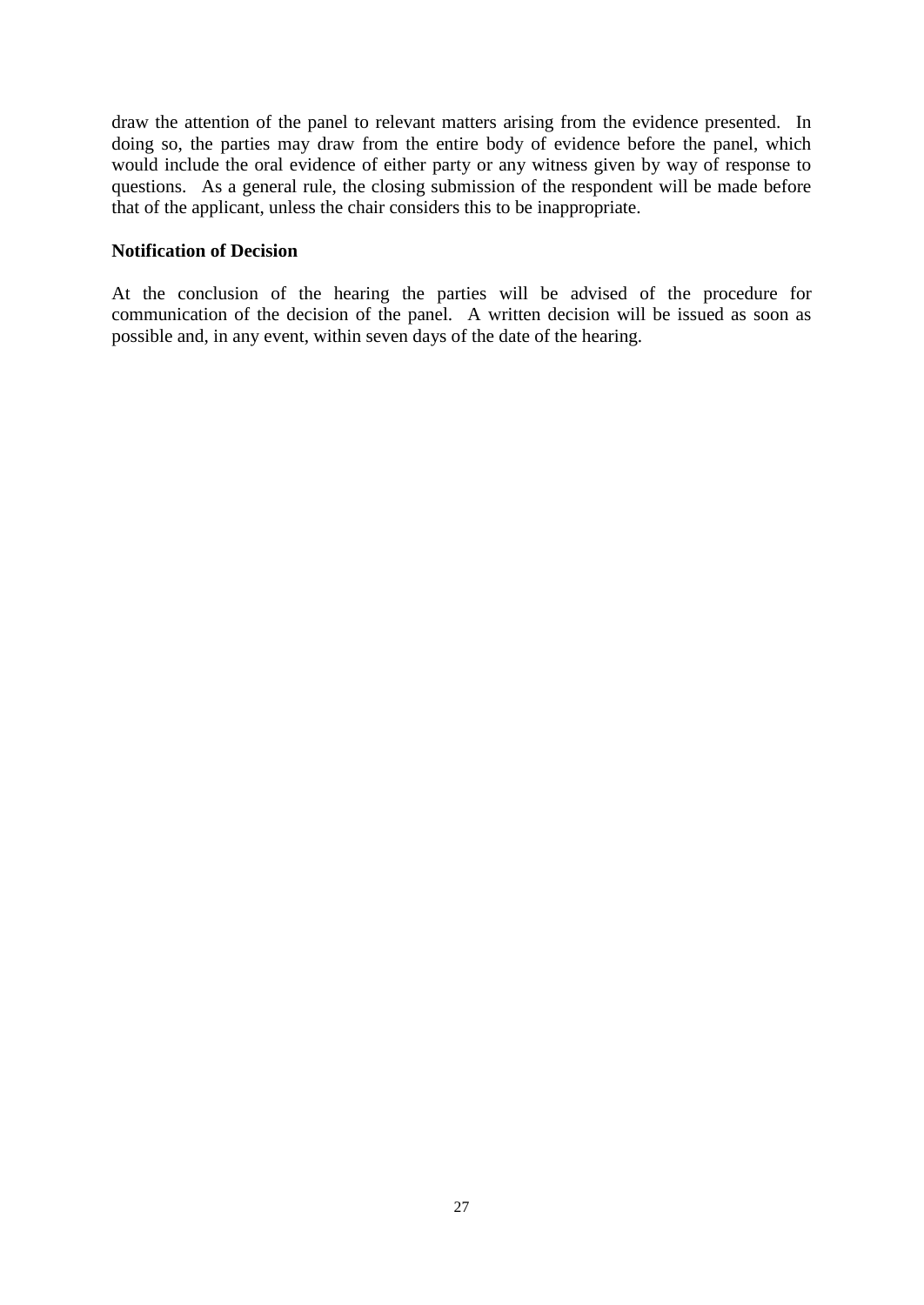#### **ANNEX D**

# *Guidance for Applicants whose Licences have been Suspended*

#### Purpose

This leaflet gives an outline of -

- Who is eligible to have his or her case considered by the Commissioners
- How to apply
- What will happen next

The Commissioners have issued this for guidance only. For complete information, you or your advisers should study the relevant legislation : the Northern Ireland (Sentences) Act 1998, the Northern Ireland (Sentences) Act 1998 (Sentence Review Commissioners) Rules 1998, the Northern Ireland (Sentences) Act 1998 (Specified Organisations) Order 1998 and the Northern Ireland (Sentences) Act 1998 (Specified Organisations) (No 2) Order 1998.

#### Am I eligible?

You will be eligible to have your case considered by the Commissioners if:

- You have been released early from prison under the terms of the Northern Ireland (Sentences) Act 1998; and
- The Secretary of State has suspended your licence.

#### Why can a licence be suspended?

The Secretary of State may suspend your licence if he believes that you have broken or are likely to break a condition of your licence.

These conditions are:

- $\bullet$  that you do not support any of the following organisations<sup>1</sup>:
	- The Continuity Irish Republican Army
	- The Loyalist Volunteer Force
	- "The Orange Volunteers"
	- The 'Real' Irish Republican Army
	- The Red Hand Defenders
	- The Ulster Defence Association
		- The Ulster Freedom Fighters.

(This list may be changed at any time by the Secretary of State).

• that you do not become concerned in the commission, preparation or instigation of acts of terrorism connected with the affairs of Northern Ireland, and

1

 $<sup>1</sup>$  List as at October 2001.</sup>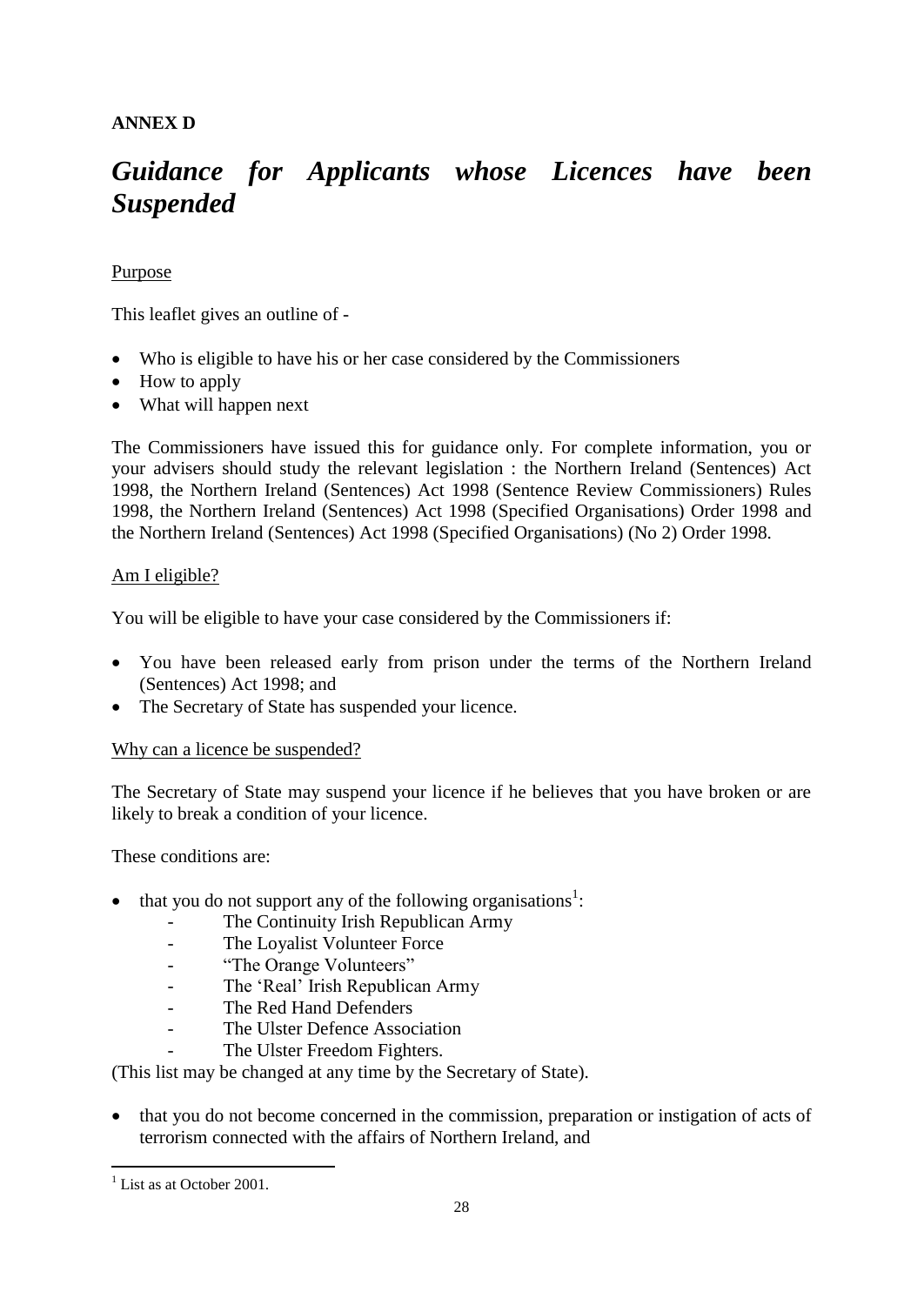if you were serving a life sentence, that you do not become a danger to the public.

The Secretary of State must give you written notice of the suspension of your licence and of the reasons for it.

#### How do I apply?

You apply by sending to the Sentence Review Commissioners, P.O. Box 1011, BELFAST. BT2 7SR:

- A fully completed application form (FORM D); and
- Any supporting information or documents on which you wish to rely.

It is important that all relevant information, including any upon which you might wish to rely at a subsequent oral hearing, should be provided at this stage if unnecessary delay and the need for further applications are to be avoided.

You must send the Commissioners two sets of these papers, one containing the original application form being marked 'ORIGINAL' and the other 'COPY'.

#### Who can help me apply?

You can ask anybody to help you prepare your application.

If you wish to use a lawyer you can apply for money to pay for legal advice and / or representation. You do this by applying to the Commissioners for a 'legal aid direction', using FORM B.

#### What will happen when I apply?

As soon as we receive an application, we will send you a written acknowledgement.

Your application will be allocated to a single Commissioner, who will be given responsibility for ancillary decisions on behalf of the Commissioners about your application (including any legal aid direction). He or she will also have the power to vary, on application, the time limits -for particular actions.

The Commissioners will send a copy of your application to the Prison Service within three working days of receiving it.

The Prison Service (acting on behalf of the Secretary of State) must give the Commissioners a written response within three working days. The Commissioners will send you a copy of this response within three working days of receiving it.

A panel of three Commissioners will be appointed to consider the application and response and give a **'preliminary indication'** of their decision. You and the Prison Service will be given at least three working days notice that the case is ready to be made the subject of a preliminary indication.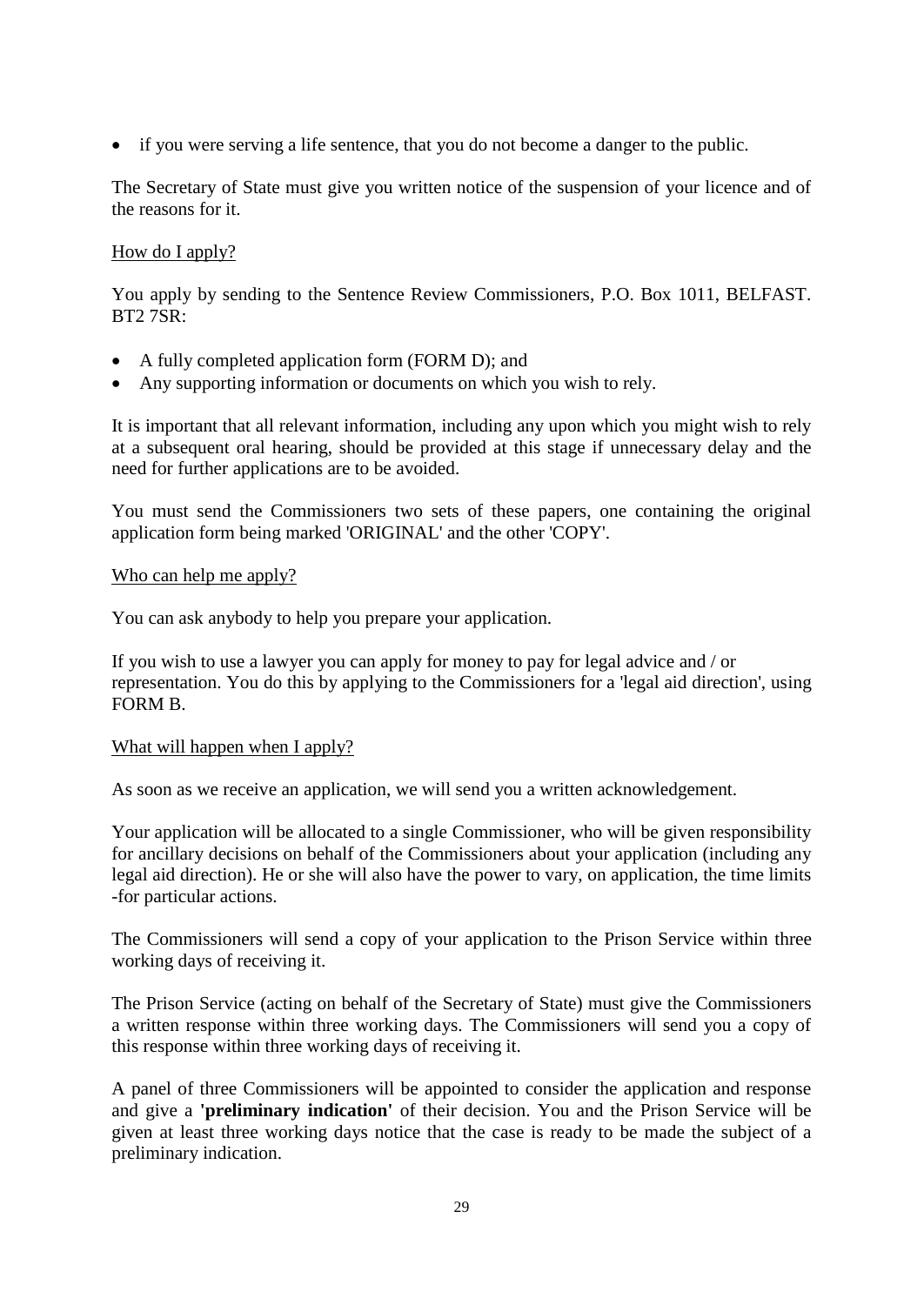As soon as possible after giving the preliminary indication, the Commissioners will give you and the Prison Service a written statement as to whether they are minded to confirm or revoke your licence and a statement of the reasons.

You and the Prison Service must each indicate to the Commissioners in writing within seven days whether or not you wish to challenge the preliminary indication.

If neither of you challenges the preliminary indication within seven days, the Commissioners will confirm it in the form of a **'substantive determination'**. (See below for description)

#### What happens if there is a challenge?

The Commissioners will set aside the preliminary indication and convene a hearing prior to making a substantive determination.

You will be given at least three working days written notice of the date, time and place of the hearing.

The hearing will normally be held in the prison where you are held and conducted in private unless the Commissioners decide otherwise.

#### Can I be represented by somebody else at the hearing?

You will be able to be represented by your lawyer or another person of your choice.

You may not, without obtaining the prior agreement of the Commissioners, be represented by anybody who is:

- serving a sentence of imprisonment;
- on licence, having been released from prison; or
- has an unspent conviction for an imprisonable offence.

You may not be represented by anyone who is liable to be detained under the Mental Health (Northern Ireland) Order 1986

You must give details of any representative on FORM D and notify the Commissioners and Prison Service within three working days of any change in the name, address or occupation of your representative.

#### What will happen at the hearing?

You and the Prison Service (on behalf of the Secretary of State) will be able to appear and speak at the hearing and may, in particular:

- make opening and closing submissions (in person and/or through a representative);
- hear each other's evidence and submissions;
- put questions to each other;
- call any witnesses authorised by the Commissioners; and
- put questions to any witnesses but may not rely on or refer to material that was not included in the application or response papers without the leave of the Commissioners.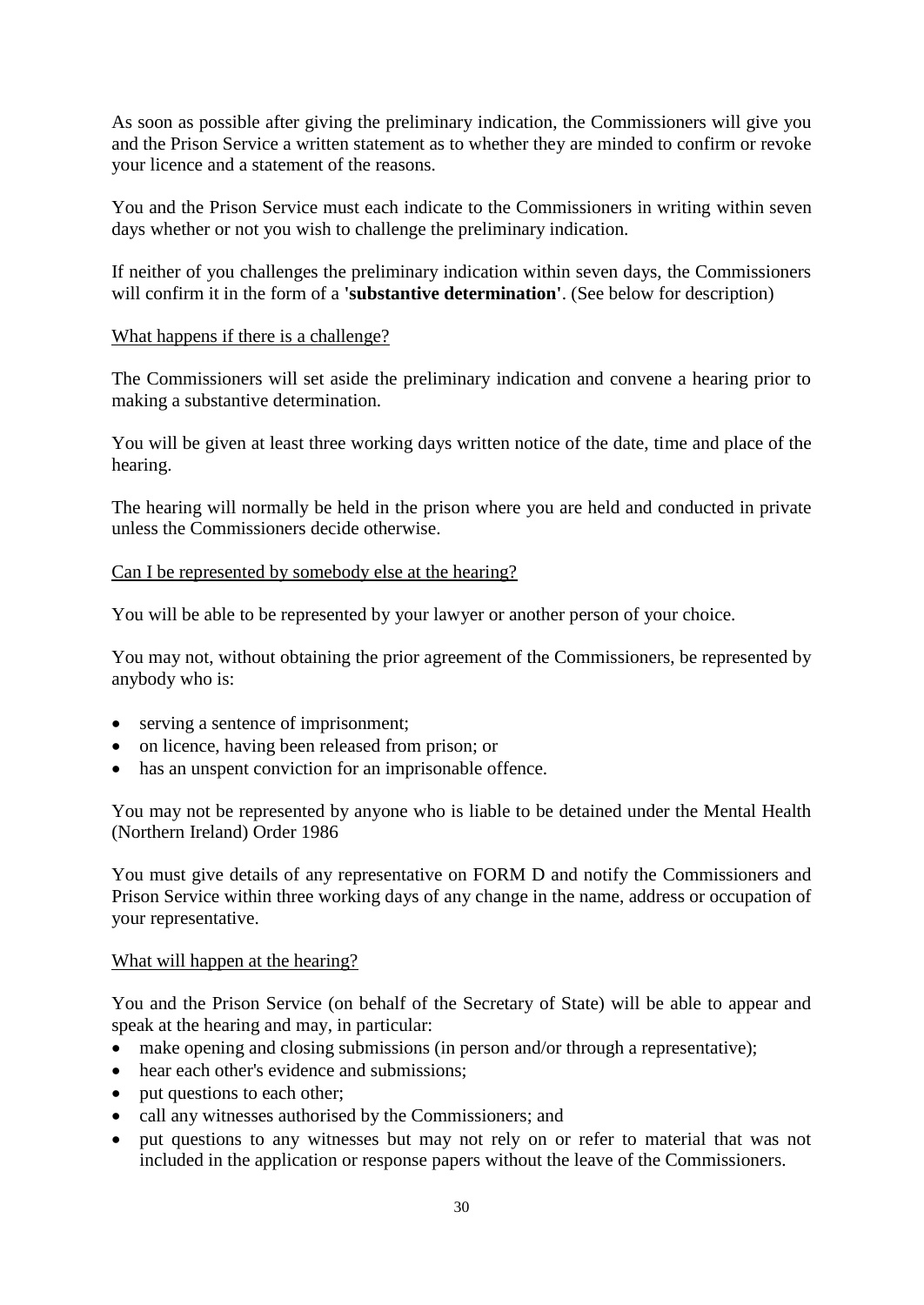If you wish to introduce additional material, you will need to make an ancillary application to the Commissioners.

#### The Substantive Determination

You will be given written notice of the Commissioners' substantive determination as soon as possible after it is made. This notice will comprise a statement as to whether your licence has been confirmed or revoked and a statement of the reasons.

#### What happens to me if my licence is confirmed?

You are entitled to be released from prison immediately and to remain at liberty, subject to the conditions in the licence.

#### What happens to me if my licence is revoked?

You will remain in prison until you are eligible to be released under normal arrangements.

#### Can I appeal against my licence being revoked?

You can make a further application, but the Commissioners can consider it only if-

- circumstances have changed since your most recent previous determination; or
- you submit new material that was not put before the Commissioners when they made that determination.

The only other way of challenging a substantive determination by the Commissioners is by means of judicial review.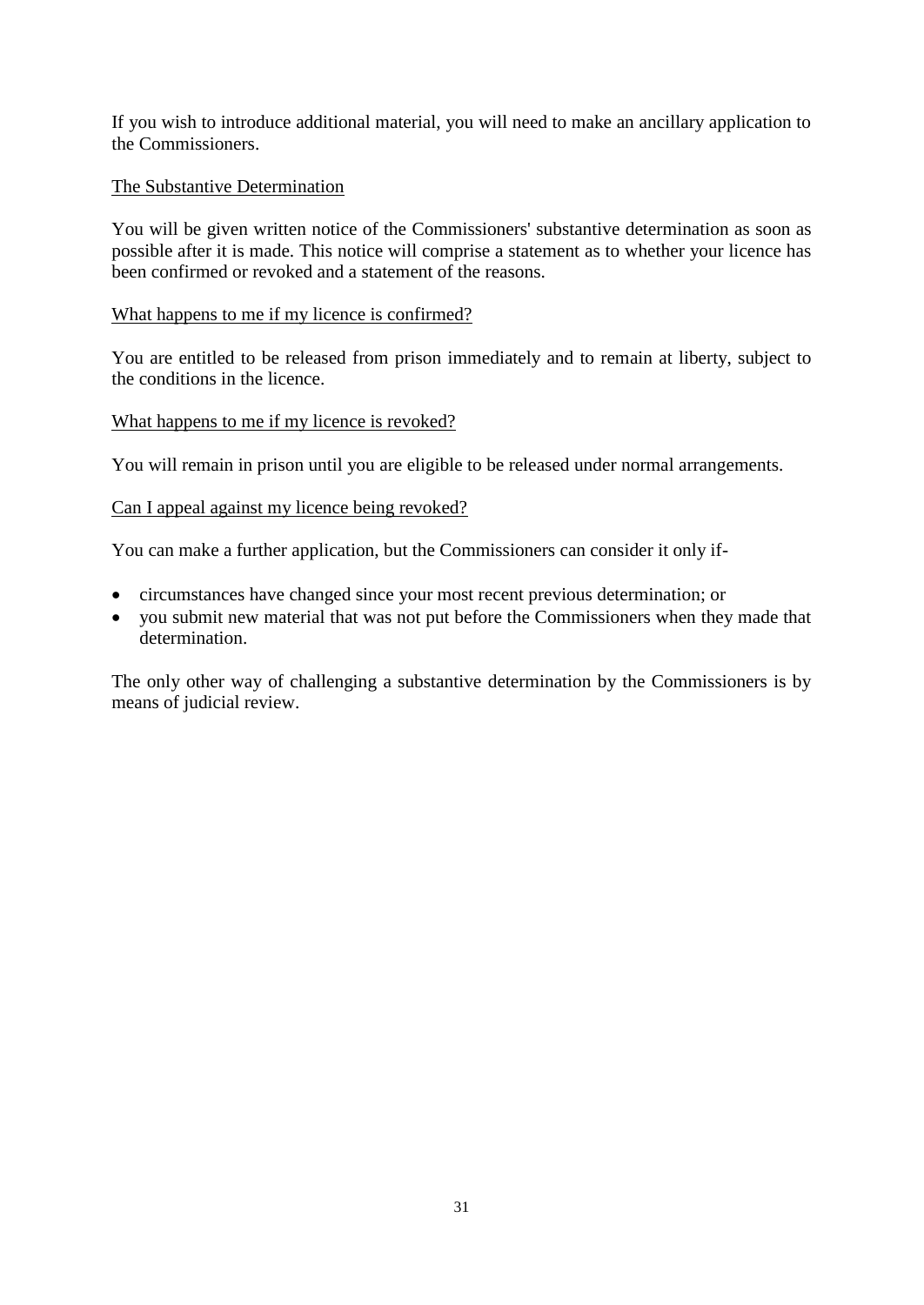**ANNEX E**

# *Statistical Analysis of the Prison Terms Served by Applicants Granted Early Release*

#### **1. Introduction**

In last year's Report, as all potential initial applications had been processed, the Commissioners considered it appropriate to publish statistical information on the outcome of the process of early release under the Agreement. This year, as there have been no further releases, the statistics remain the same. However, the Commissioners decided to publish them again for completeness.

This analysis looks at the effect of the early release scheme in terms of the periods of imprisonment actually served by successful applicants. Those serving life and fixed-term sentences are considered separately. For each, the analysis looks at the periods that each prisoner would have served in the absence of the scheme and the periods that he or she actually served. From this is derived aggregate data on how early prisoners were released and the percentage of the original sentence that they did not serve because of the scheme.

The analysis covers all prisoners released under the early release scheme between the coming into force of the legislation in July 1998 and 31<sup>st</sup> March 2002, with the exception of the small minority of successful applicants – about 10% - for whom the calculations would be problematic or meaningless because they:

- applied after being recalled to prison for breach of licence conditions; or
- had been unlawfully at large for a significant proportion of the sentence period; or
- applied only in respect of the unexpired portion of a licence period.

Where a prisoner applied in respect of more than one sentence, the analysis relates only to the sentence with the latest release date – the 'index' sentence. Where a prisoner was serving a combination of determinate and life sentences, perhaps imposed at different times, the 'index' sentence will normally be the life sentence with the latest assumed release date.

The provisions of the legislation mean that eligible applicants became entitled to early release on completing two-thirds of the period that they would otherwise have spent in prison. Those who remained in prison on  $28<sup>th</sup>$  July 2000 - the second anniversary of the coming into effect of the legislation – became eligible for accelerated release on that date (or the date when they had completed two years in prison, whichever was the later).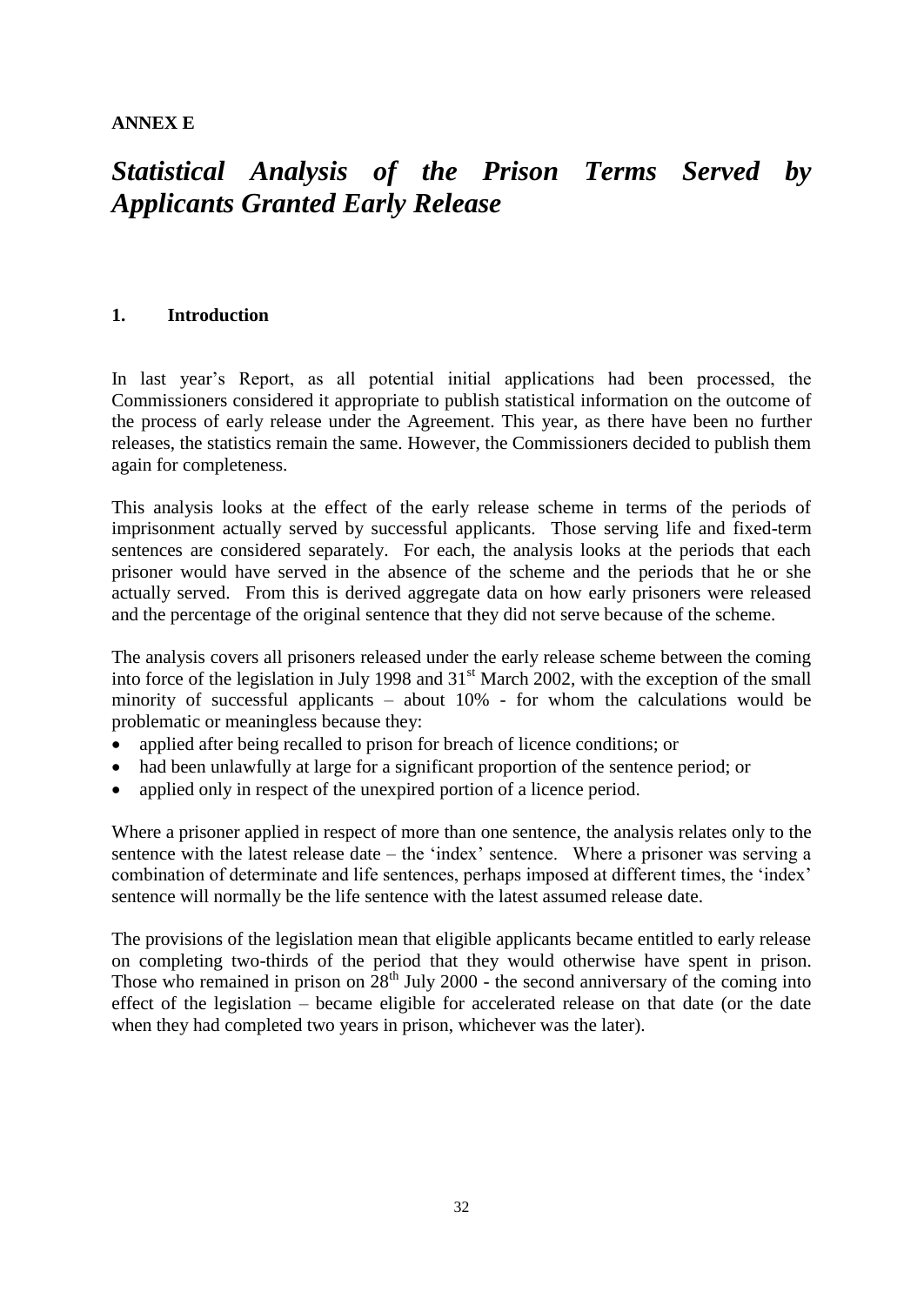#### 2. **Life Sentence Prisoners**

The analysis covers 141 of the 159 life sentence prisoners granted early release, one of whom has since been recalled to prison and had his licence revoked (See Chapter 3 - Casework).

The legislation requires the Commissioners to specify a date which they believe marks the completion of about two-thirds of the period which the prisoner would have been likely to spend in prison under the sentence. In order to arrive at this period, the Commissioners have to have regard to information provided by the Secretary of State about the length of time served by life sentence prisoners in Northern Ireland between 1982 and 1998, as well as to their own previous decisions. The periods arrived at therefore reflected the precedents established by the Life Sentence Review Board and took account of such factors as the number of separate incidents covered by the sentences under review, the gravity of the offence or offences, the number of victims, the applicant's role and his or her age at the time. A fuller description of the approach taken by the Commissioners can be found in their *Annual Report 1999*, pages 20 and 21.



#### Life prisoners: period likely to serve

The chart above shows the periods arrived at by the Commissioners for the 141 life prisoners. They ranged from eight to twenty-one years, the average being fourteen years and eight months. Almost 80% fell between twelve and eighteen years.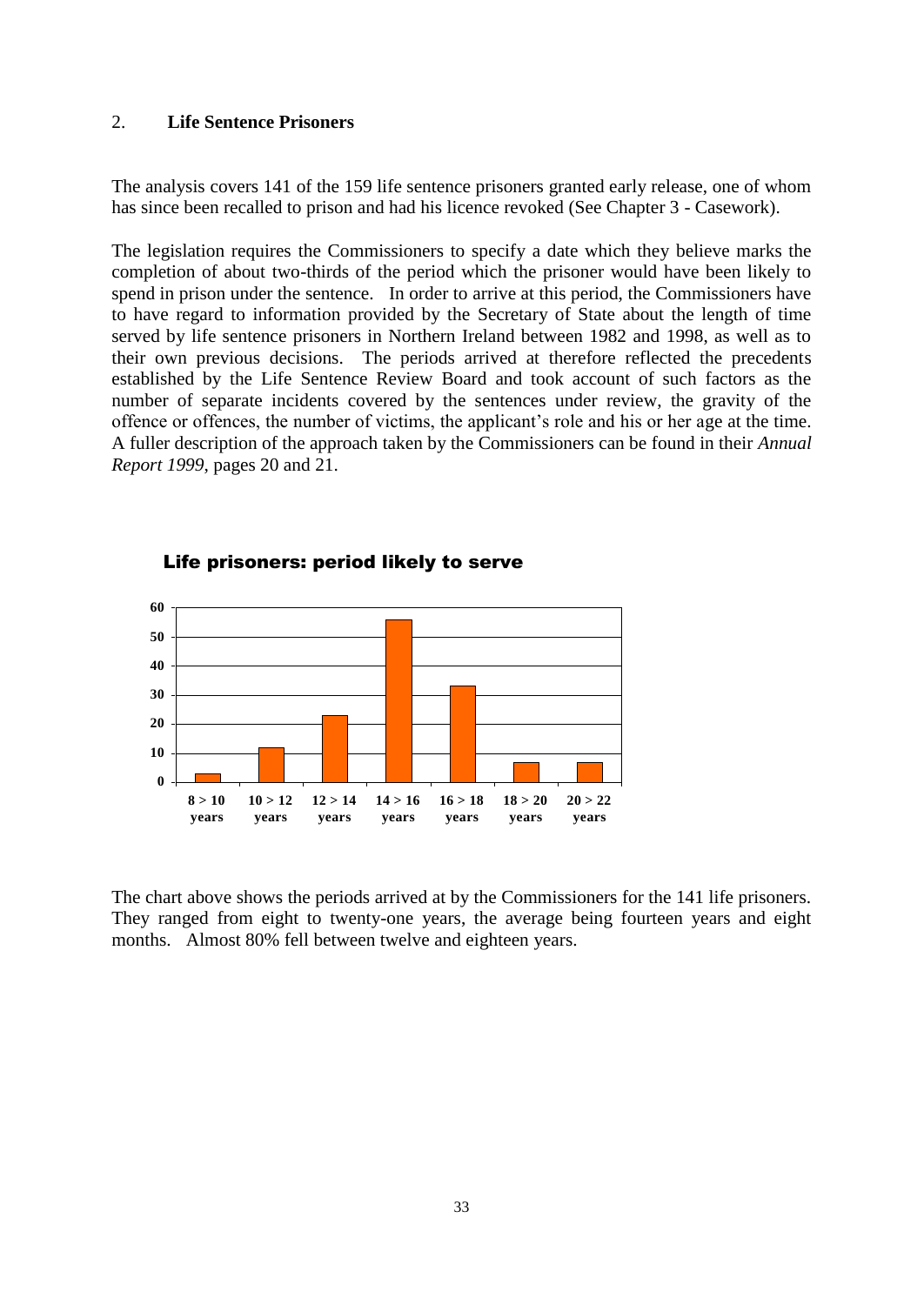

The chart above shows the actual periods served by the prisoners, which ranged from the minimum accelerated release period of two years to almost 15½ years. The average was just under ten years. Almost half of those who received early release had spent between 8 and 12 years in prison. Three served only the minimum two-year period.



#### Life prisoners: period not served

The table shows the extent to which the period spent in prison was reduced because of the early release scheme. This ranged from zero to more than fourteen years. The average was four years and ten months. More than two-thirds of life prisoners released under the scheme benefited by less than six years. About one in eight benefited by more than ten years.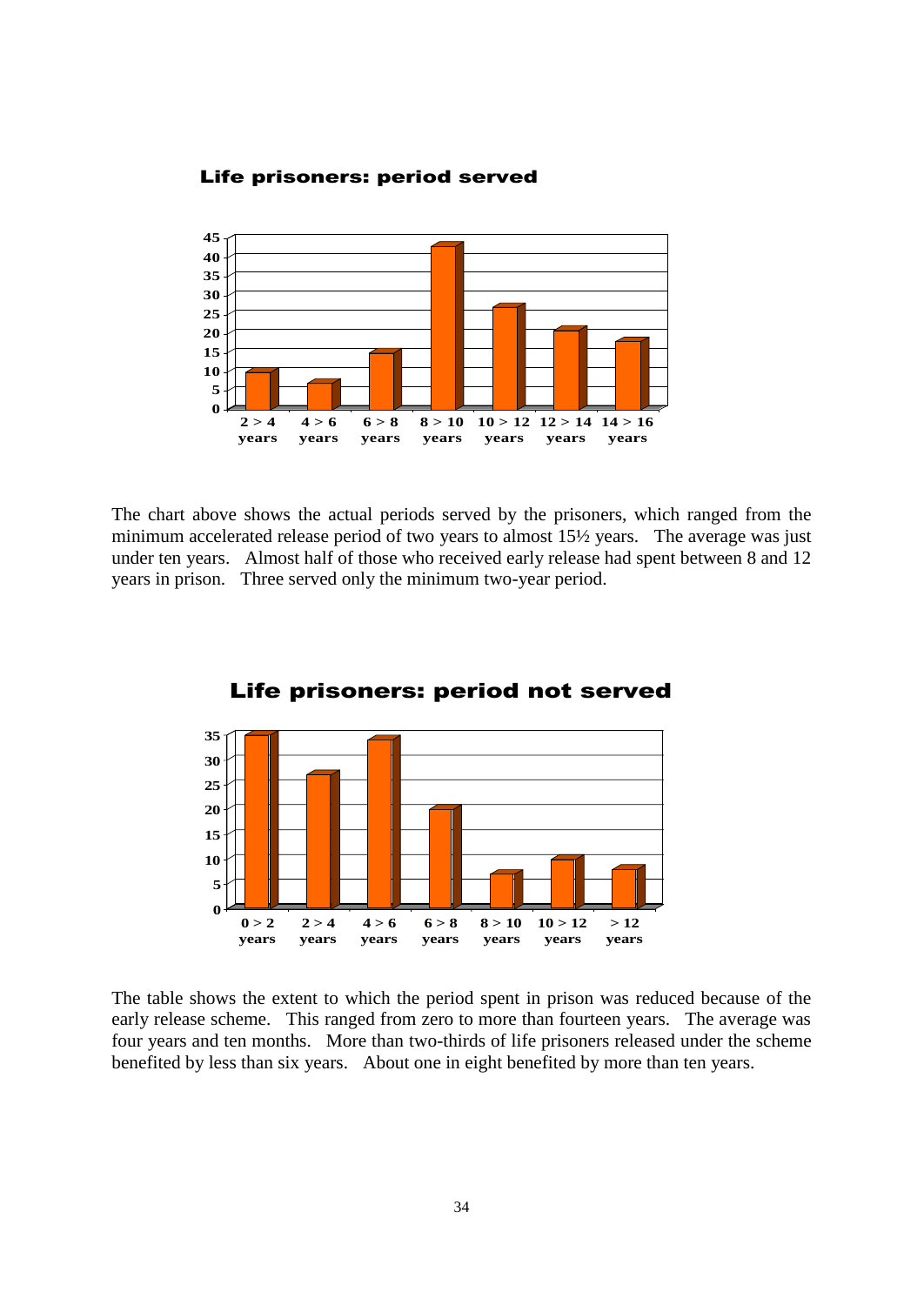

# actually served

This

35 Life prisoners: percentage of likely period table shows the percentage of the period likely to be served that successful applicants actually spent in prison. This ranged from 13% to 100%, with an average of 67%. Essentially, the prisoners fell into three groups. Those who had already served two-thirds or more of the likely period when the scheme was introduced in July 1998 stood to gain less than the statutory one-third reduction. They were released as soon as their applications could be processed (applications from prisoners whose calculated release dates were already in the past were dealt with first by the Commissioners – see *Annual Report 1999,* page 17). 44% of successful applicants fell into this category. Those who reached the two-thirds point between July 1998 and July 2000 became eligible for release as soon as they did so. This accounts for the 'bulge' of some 30% who were released at between 60% and 70%. The remaining quarter benefited, to varying degrees, from the accelerated release provisions. These granted release on 28 July 2000 to any eligible prisoner who had at that point spent two years or more in prison, and release at the two-year point to any who had not served two years by that date.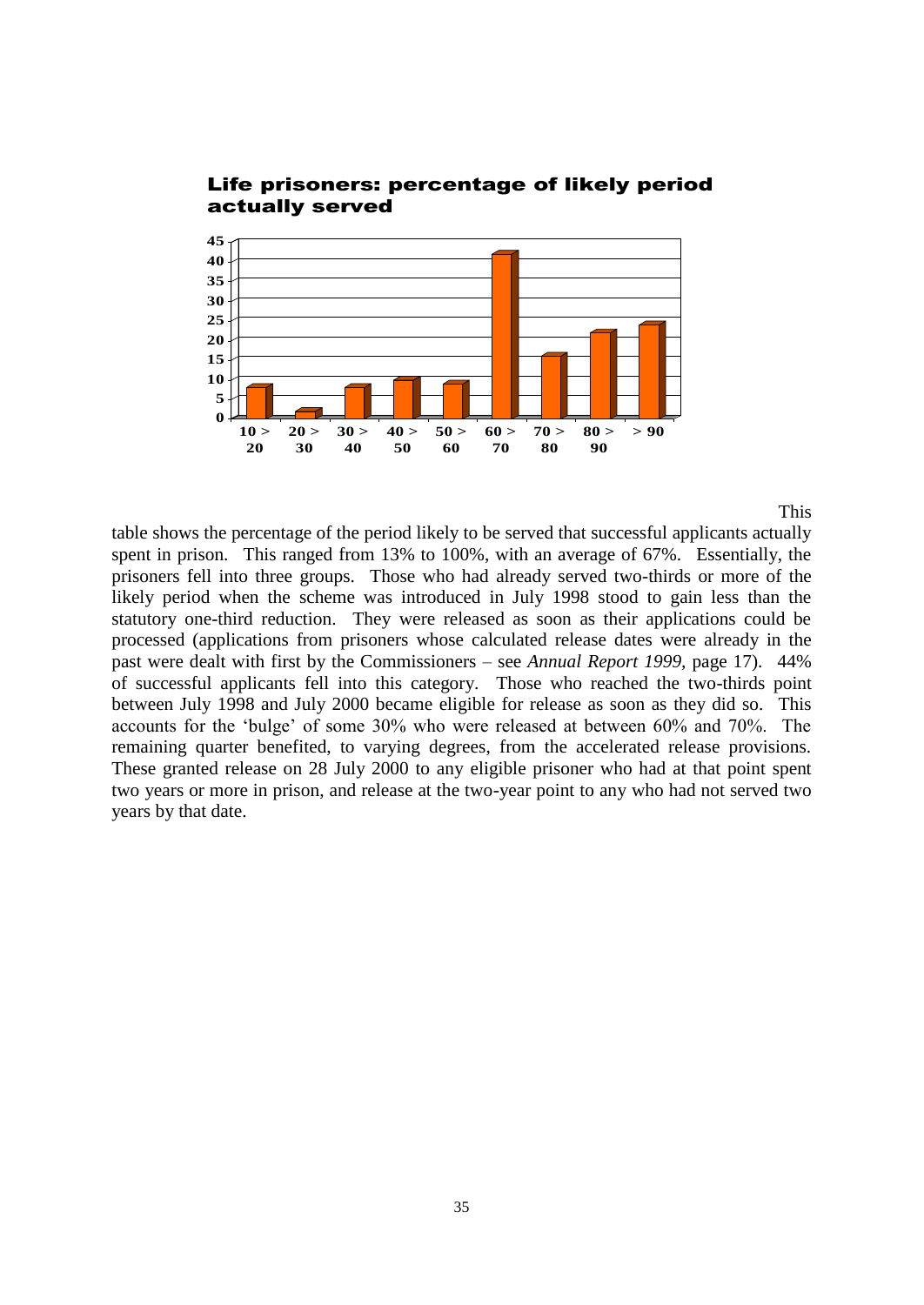#### 3. **Fixed-term sentence prisoners**

The analysis covers 268 of the 309 fixed-term sentence prisoners granted early release.

In the absence of the early release scheme, prisoners would have been entitled to unconditional release once they had served half of their 'index' sentence.



#### Fixed-term prisoners: sentence

The

chart above shows the 'index' sentences that successful applicants were serving, which ranged from the minimum eligible sentence of 5 years up to 30 years. They fell into three main groups, with 26% having received sentences between five and eleven years, 29% between fourteen and seventeen years and 30% twenty years or more. The average sentence was just under 15½ years.



The chart shows the periods actually served by successful applicants. These ranged from one year and eight months (half of a five-year sentence, less one third) to almost 12½ years. The average period served was just over five and a half years. 60% served between three and seven years.